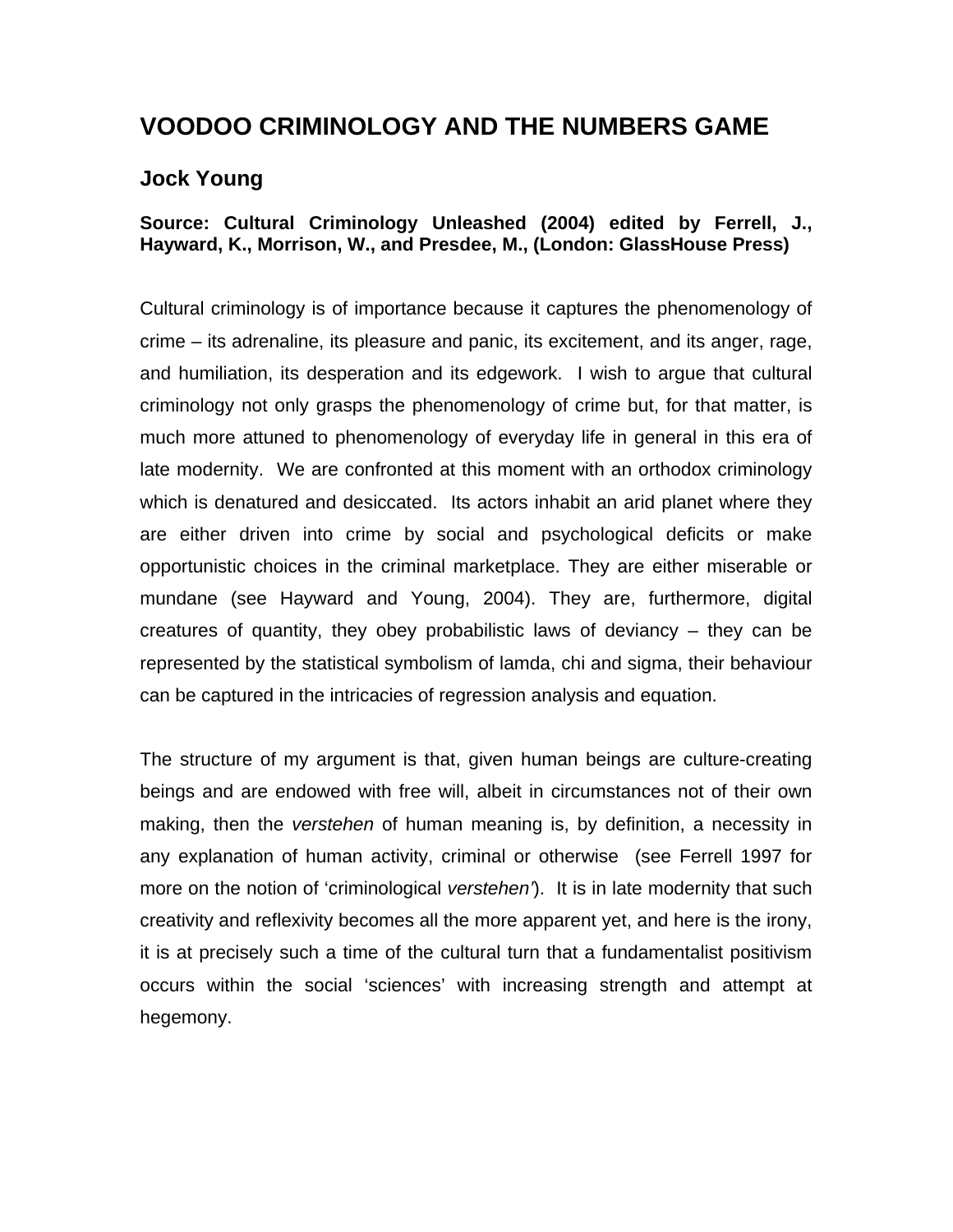Let us first of all examine the intimate links between late modernity and cultural criminology. The late modern period is characterised by disruption of employment, of marital stability, by greater spatial mobility, by a pluralism of contested values, by the emergence of mediated virtual realities and reference points, and by the rise of consumerism. It embodies two fundamental contradictions: firstly a heightened emphasis on identity in a time when lack of social embededness serves to undermine ontological security and, secondly a stress on expressivity, excitement and immediacy at a time where the commodification of leisure and the rationalisation of work mitigates against this. This is a world where narratives are constantly broken and re-written, where values are contested, and where reflexivity is the order of the day (see Young, 1999). For all of these reasons a criminology which stresses the existential, which is focused upon subcultures of creativity and style, which emphasises the adrenalised excitement of human action, on one hand, and the tedium and commodification on the other, goes with the grain of everyday life. Moreover, and counter to claims to the contrary (see Garland, 2000), rational choice/routine activities theory does not fully mirror the texture of the time, but only one part of it. Let us start by looking at the situation of late modernity.

#### **THE LOOSENING OF THE MOORINGS**

In late modernity there becomes an increasing awareness of the social construction of boundaries and their contested nature. That is, any sense of the absolute, the reified, the natural, becomes exceedingly precarious. In this process people become more aware of their own role as actors in society. For, although the existential condition and the creation of human meaning has always been part of what we mean by social, this certainty becomes all the more apparent in late modernity. Why is this?

(a) **Voluntarism**: on the back of the movement towards flexible labour and the modern consumer society, with a myriad of choices, an individualistic society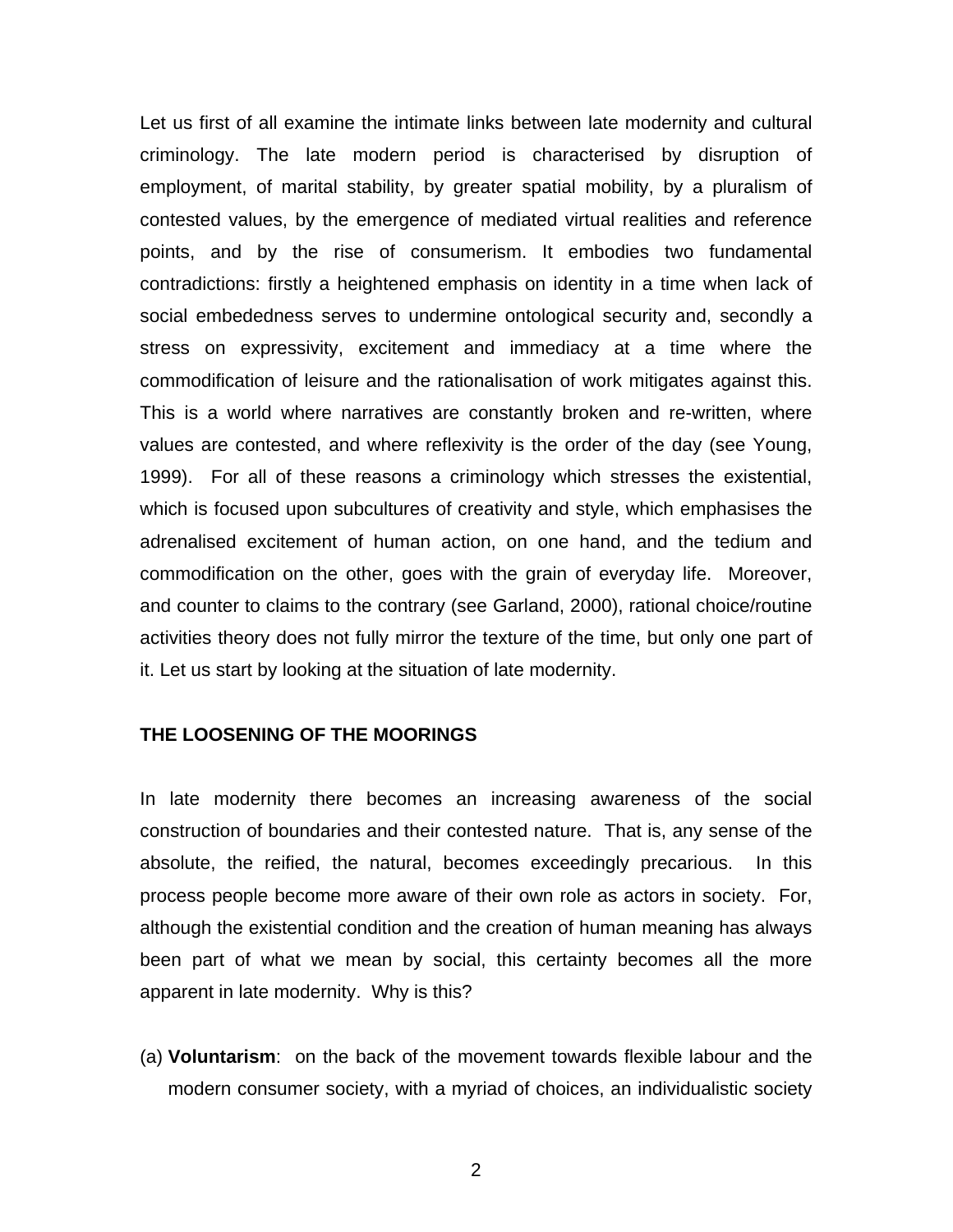arises where chance, expressivity, meaningful work and leisure becomes an ideal. The American Dream of the post-war period, with its stress on takenfor-granted ends of material comfort becomes overtaken by a new First World Dream, where meaning and expression are paramount and where lifestyles are to be created. Finding yourself becomes more important than arriving.

- (b) **Disembeddedness**: the flexibility and mobility of labour and the increased instability of the family result in people's lives becoming disembedded from work, family and community. This identity does not immediately and consistently present itself. The irony, then, is that just as there is a greater stress on creating one's identity, the building blocks of identity become less substantial. Furthermore, in a lifetime of broken narratives, constant reinvention becomes a central life task.
- (c) **Pluralism and Contest**: increased emigration creates a pluralism of value and this is augmented by the plurality of lifestyles that are created in more individualistic societies. People are, therefore, presented with a social world where values are contested and where there are alternatives of appropriate behaviour and aspiration.
- (d) **Mass Media and Virtual Realities**: In late modernity the mass media expands in terms of the percentage of time of a person's life that it takes up  $$ in England and Wales, for example, television and radio alone take up an extraordinary 40% of the average person's waking life, or 60% of the free time of those in work. The media overall becomes more multi-mediated, diversifying and relating to wider audiences (see McRobbie and Thornton, 1995) As the physical community declines, the virtual community arises, carrying with it virtual realities with new and emerging role models, subcultures of value, vocabularies of motive and narratives both fictional and 'factional'.

Thus, Zygmunt Bauman contrasts the post-war modern world with the late modern world of liquid modernity. In the former there were: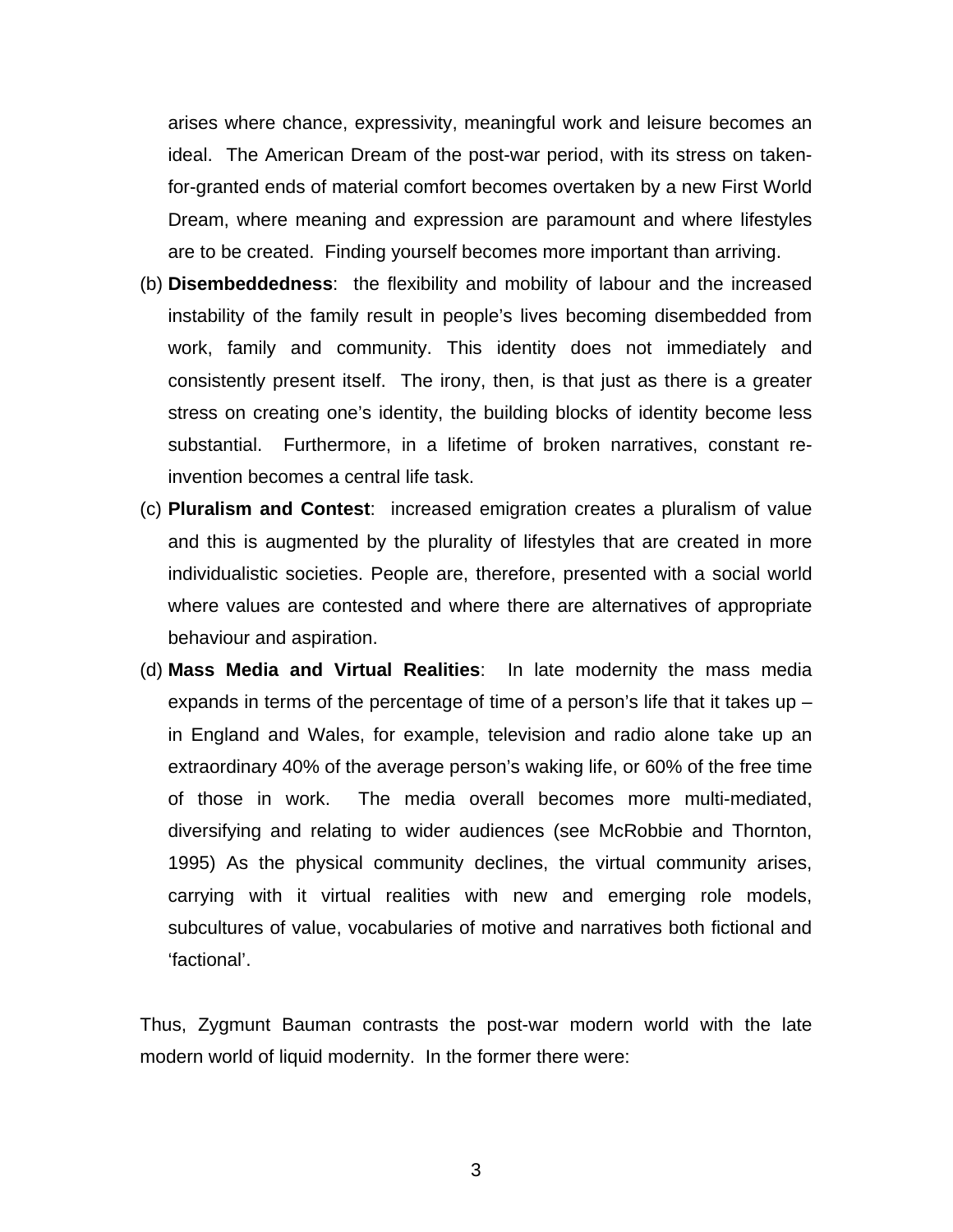patterns, codes and rules to which one could conform which one could select as stable orientation points and by which one could subsequently let oneself be guided, that are nowadays in increasingly short supply. It does not mean our contemporaries are guided solely by their imagination and resolve and are free to construct their mode of life from scratch and at will, or that they are no longer dependent on society for the building materials and design blueprints. But it does mean that we are presently moving from an era of pre-allocated 'reference groups' into an epoch of 'universal comparison', in which the destination of individual selfconstructing labours is endemically and incurably underdetermined, is not given in advance, and tends to undergo numerous and profound changes before such labours reach their only genuine end: that is, the end of the individual's life.

 These days patterns and configurations are no longer 'given', let alone 'self-evident'; there are just too many of them, clashing with each other and contradicting one another's commandments, so that each one is stripped of a good deal of compelling, constraining powers. (2000: 7)

Such changes accompanying the cultural turn have extraordinary implications for sociology, particularly for explanation, but also for measurement and research practice. Let us note at this juncture the significant changes in identity formation and with it the vocabulary of motives associated with given roles and structural positions. For the combination of the ideal of choice, disembeddedness and pluralism engenders a situation where vocabularies of motives begin to lose their fixed moorings in particular parts of the social structure and in specific social circumstances. That is, the old rigid moorings of Fordism, the demarcations of class, age and gender, the concentric demarcations of the Chicago model of space in the city begin to dissolve. Vocabularies of motive become loose and cast adrift from their structural sites; they can shift and be fixed elsewhere. This is not willy-nilly: there obviously has to be some fit between structural predicament and subcultural solution, but the level of determination and predictability diminishes. Furthermore, they can be bricollaged elsewhere in the system: they can be reinterpreted, transposed and hybridised. And, finally, and most crucially of course, they can be changed and innovated sometimes dramatically.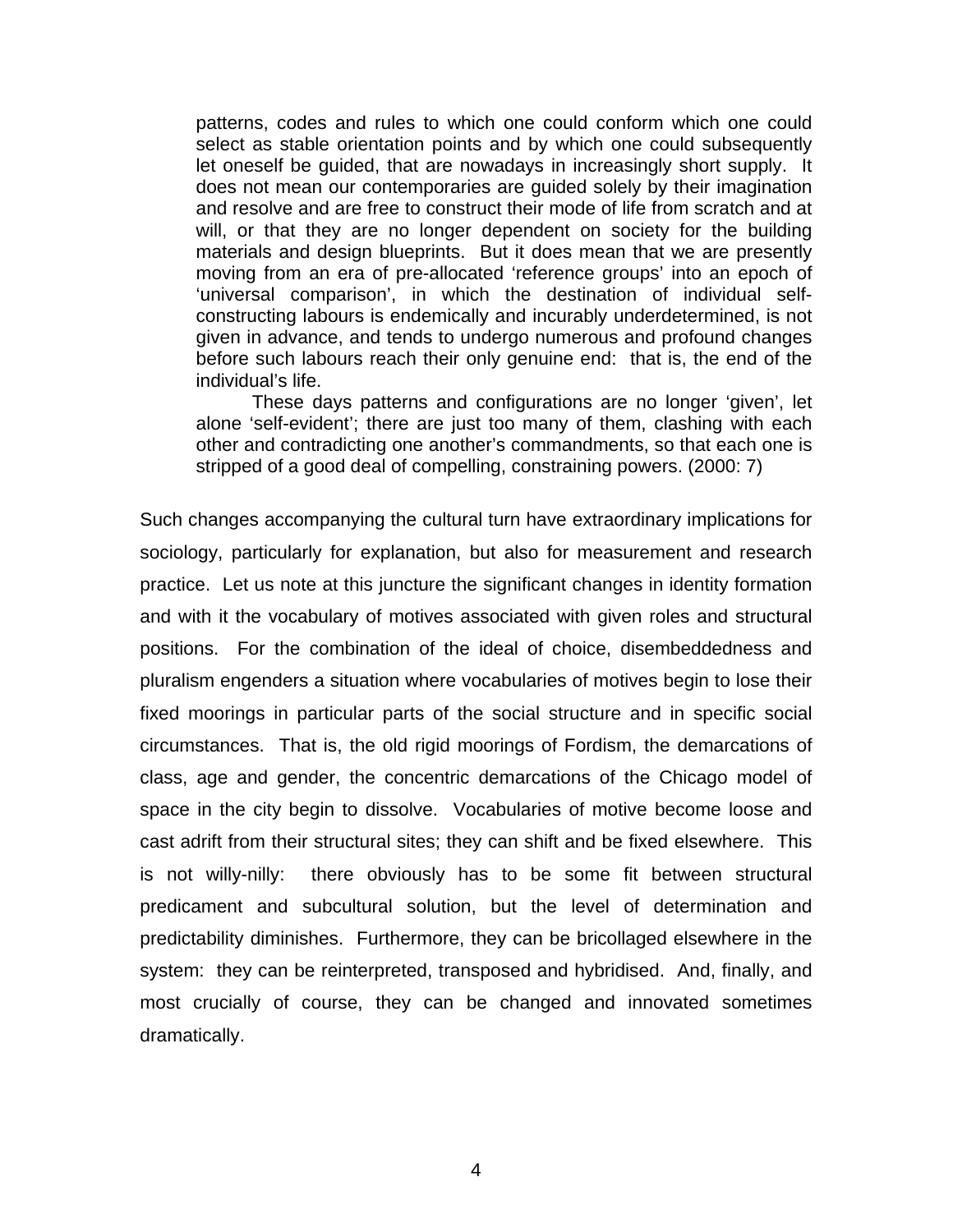Let us, for a moment, look at the relationship between material and social predicaments, identity, vocabularies of motive and social action taking crime as an example (although we could as well focus, say, on educational achievement or sexual behaviour). There is an extraordinary tendency to suggest that the motive to commit crime springs fully fledged out of certain material predicaments (eg poverty, unemployment) or social circumstances (eg lack of control) or biological characteristics (e.g. youth and masculinity), almost as if no connecting narrative or human subjectivity were necessary (see Katz, 2002). In reality, a situation like poverty will result in totally different assessments and responses dependant on the narratives which the subjects use to interpret their predicament – indeed, the very assessment of whether one is poor or not will depend on social interpretation. There can be no causality in society without reference to meaning, and even high correlations  $-$  as all the methods textbooks tell us  $-$  do not necessitate causality (see Sayer, 1992). What is necessary is to understand that we live in a situation where such meanings change rapidly and do not adhere fixedly to particular social roles, or material predicaments. Concepts of what it is to be young, what it is to be female, what pleasures we should expect, our attitudes to work, sexuality and leisure have all been dramatically recast. None of these changes were predictable from the social and cultural "variables' present before these fundamental roles and values were reinvented. They are understandable, in retrospect, in terms of responses to material and social change, but they were re-fashioned by human actors who simply rewrote their narratives. Let me give an example, the teenage 'revolution' was one of the great changes of the late twentieth century – something so dramatic that, as so often with such sweeping changes, we can scarcely see it now. No one knew what youth were going to do with their new position and status. If you were attempting to predict crime rates from the 'variables' which seemed to explain crime rates in the fifties, one would have talked about inequalities, employment levels, educational achievement, percentage of adolescent males in the population, divorce rates, etc. But even the most sophisticated statistical analysis (very unlikely at that time) could not have predicted the extent of youth crime and the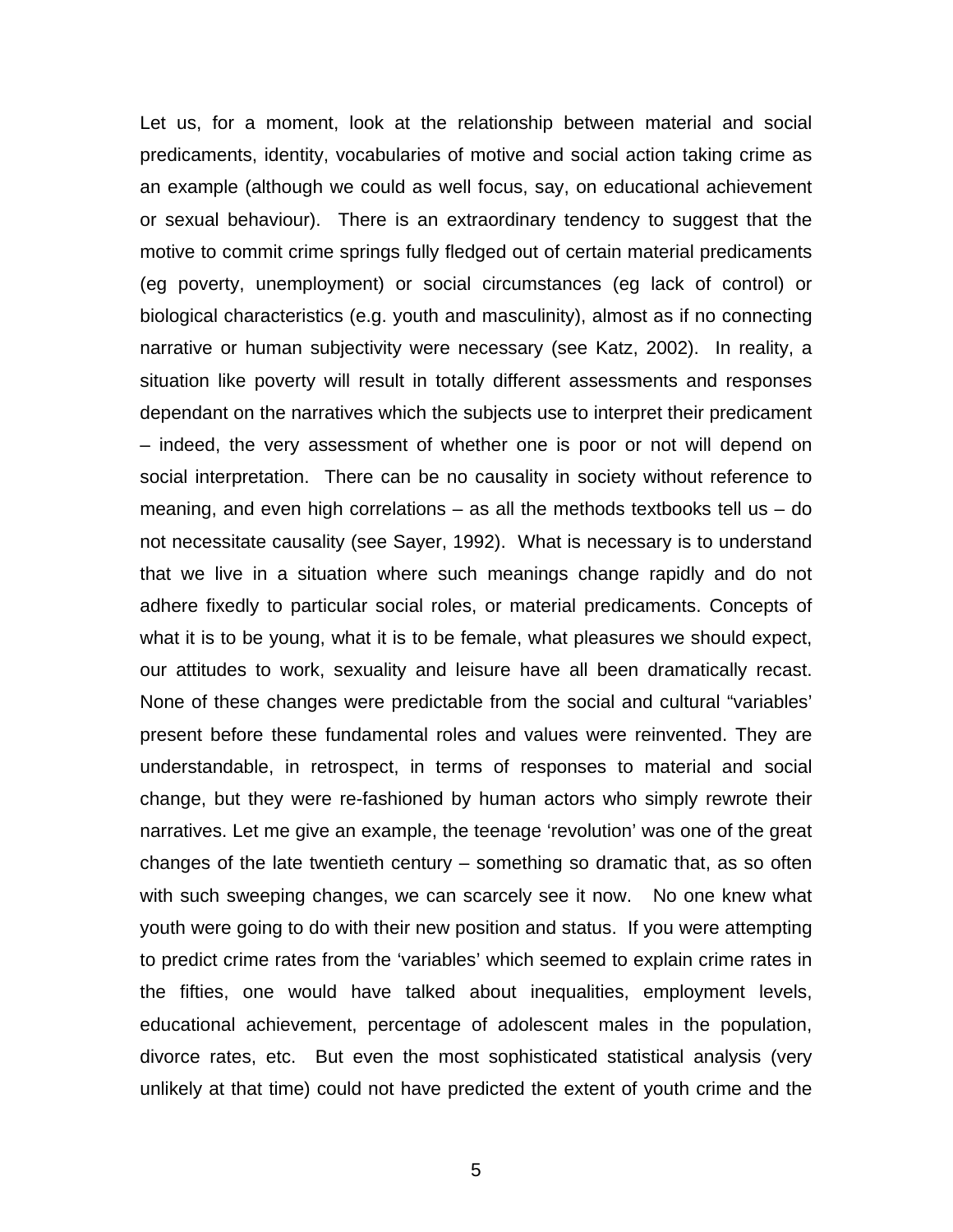reason for this is palpably simple: you could not have anticipated what was to happen to 'youth'.

Let me now turn to the problem of measurement and here I will repeat the structure of my argument. First I will note how the social and meaningful nature of human action make positivistic methods inappropriate, second I will indicate how the situation of late modernity heightens this situation. To do this I will turn first of all to a debate within the sociology of sex.

## **MEASUREMENT AND THE SEXOLOGISTS**

In April and May 1995 the columns of *The New York Review of Books* were subject to a remarkable and, some would say, acrimonious debate. It was an argument which was, to my mind, one of the most significant examples of academic whistle-blowing, wide ranging in its critique, apposite in its target and reasoning, timely and badly needed yet falling, as we shall see, on stony ground.

On one side of this skirmish was Richard Lewontin, Professor of Zoology at Harvard, a distinguished geneticist and epidemiologist, on the other a team of sociologists led by Edward Laumann and John Gagnon from the University of Chicago, who had recently published *The Social Organisation of Sexuality* (1995), and its popular companion volume *Sex in America: A Definitive Survey* (1995). On the sides, chipping in with gusto, Richard Sennett, joint Professor of Sociology at the LSE and NYU.

This debate is of interest because it represents a direct confrontationn of natural science with sociology or social science, as it is often hopefully and optimistically called. Such encounters are relatively rare and tend to occur when particularly politically distasteful findings are presented to the public as cast iron and embellished with the primatur of science. A recent example of this was the publication of Richard Herrnstein and Charles Murray's *The Bell Curve* (1994),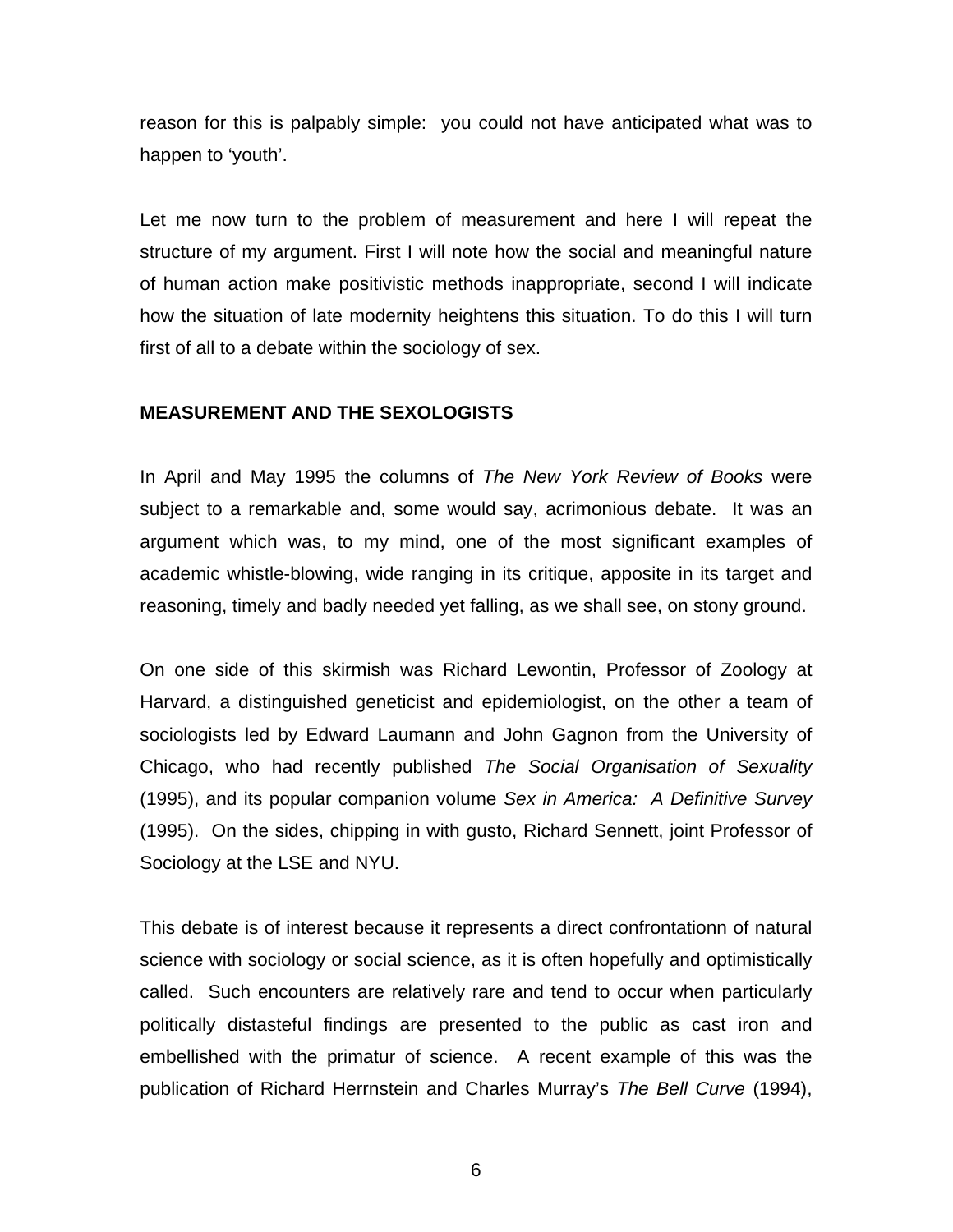accompanied by pages of statistical tables which purported to present the scientific evidence for the link between race, IQ and, indeed, crime. At that time many prominent scientists including Steven Rose, Stephen Gould were moved to intervene but normally the walls between disciplines remain intact: Indeed a collegial atmosphere of mutual respect coupled with lack of interest ensures that parallel and contradictory literatures about the same subject can occur in departments separated sometimes by a corridor or, more frequently, a faculty block. In the case of the natural and social sciences this is complicated by a unidirectional admiration – a one-sided love affair, one might say – or at least a state of acute physics envy – between the aspiring social scientist and the natural sciences. Be that as it may, a considerable proportion of sociologists, the vast majority of psychologists and an increasing number of criminologists embrace, without thought or reservation, a positivistic path. Namely, that natural scientific methods can be applied to human action, that behaviour is causally determined, that incontestable objectivity is attainable and that precise quantitative measurement is possible, and indeed preferable. In the case of criminology, this entails the belief that the crimes of individuals can be predicted from risk factors and that rates of crime can be explained by the changes in the proportion of causal factors in the population.

Richard Lewontin sets out to review the two books. They arose on the back of the AIDS crisis and the need to understand the epidemiology of its spread. The survey was eventually well funded by research foundations, was conducted by NORC, the premiere social survey research organisation in North America. The project involved a sample of 3,432 people representing 200 million post-pubertal Americans. Just for a minute let us think of the audacity of the sample survey – and this one was more thoroughgoing than most - to claim to generalise from such a small number to such a large population of individuals. Lewontin's critique is on two levels, one the problem of representativeness and two – and more substantially – the problem of truth.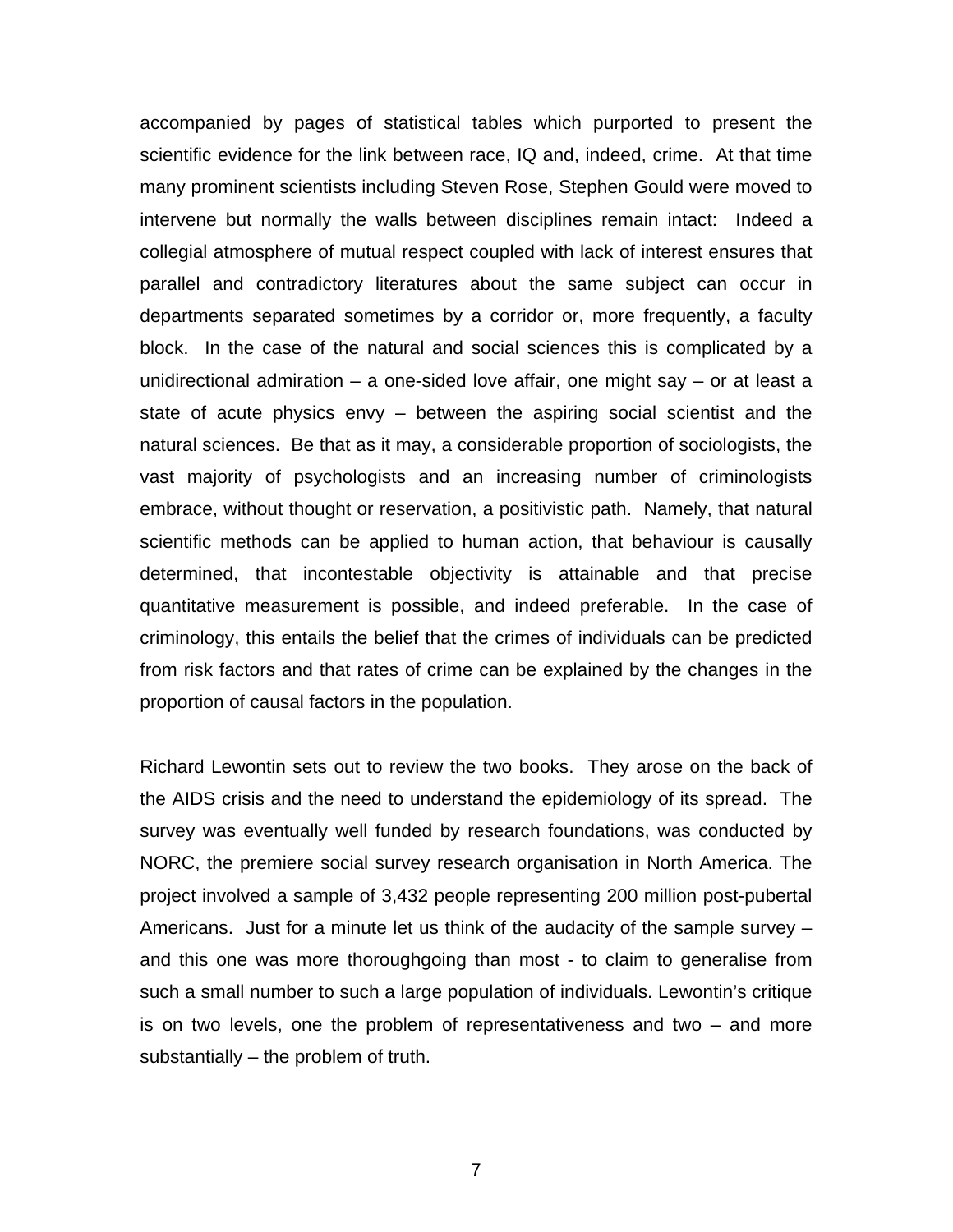Let us first of all examine the problem of representation. An initial criticism is that the random sample was not actually from the total population. It is based on a sample of addresses drawn from the census, but it excluded households where there were no English-speakers, nor anyone between the ages of 15-59. Most crucially it excludes the 3% of Americans (some 7.5 million) who do not live in households because they are institutionalised or are homeless. This latter point is, as Lewontin indicates, scarcely trivial in understanding the epidemiology of AIDS as it excludes the most vulnerable group in the population, including those likely to be victims of homosexual rape in prison, prostitution, reckless drug use, the sexually 'free' college aged adolescents etc. The random sample is not, therefore, drawn from the population as a whole: a *very* atypical population is omitted.Such a restriction in population sampled is a usual preliminary in survey research.

However, once this somewhat restricted sample was made, the research team did not stint in their efforts to get as large a response rate as possible. After repeated visits, telephone calls and financial inducements ranging from \$10 to \$100, the result was a response rate of 79% - of which they were duly pleased. But, as Lewantin points out: 'It is almost always the case that those who do not respond are a non-random sample of those who are asked' (1995a, p.28). In this case it could well be prudishness, but in the case of other surveys equally nonrandom causes of non-responses. For example, in our own experience of over fifteen large-scale crime and victimisation studies which we ran at The Centre for Criminology, Middlesex University (see for example Jones *et al*, 1986; Crawford *et al*, 1990) we made every effort to reduce non-response but never managed better than 83%. Indeed, criminal victimisation surveys as a whole have between one fifth to a quarter of respondents whose victimisation is unknown. As I remarked at the time, in the thick of quantitative research:

It goes without saying that such a large unknown population could easily skew every finding we victimologists present. At the most obvious level, it probably includes a disproportionate number of transients, of lower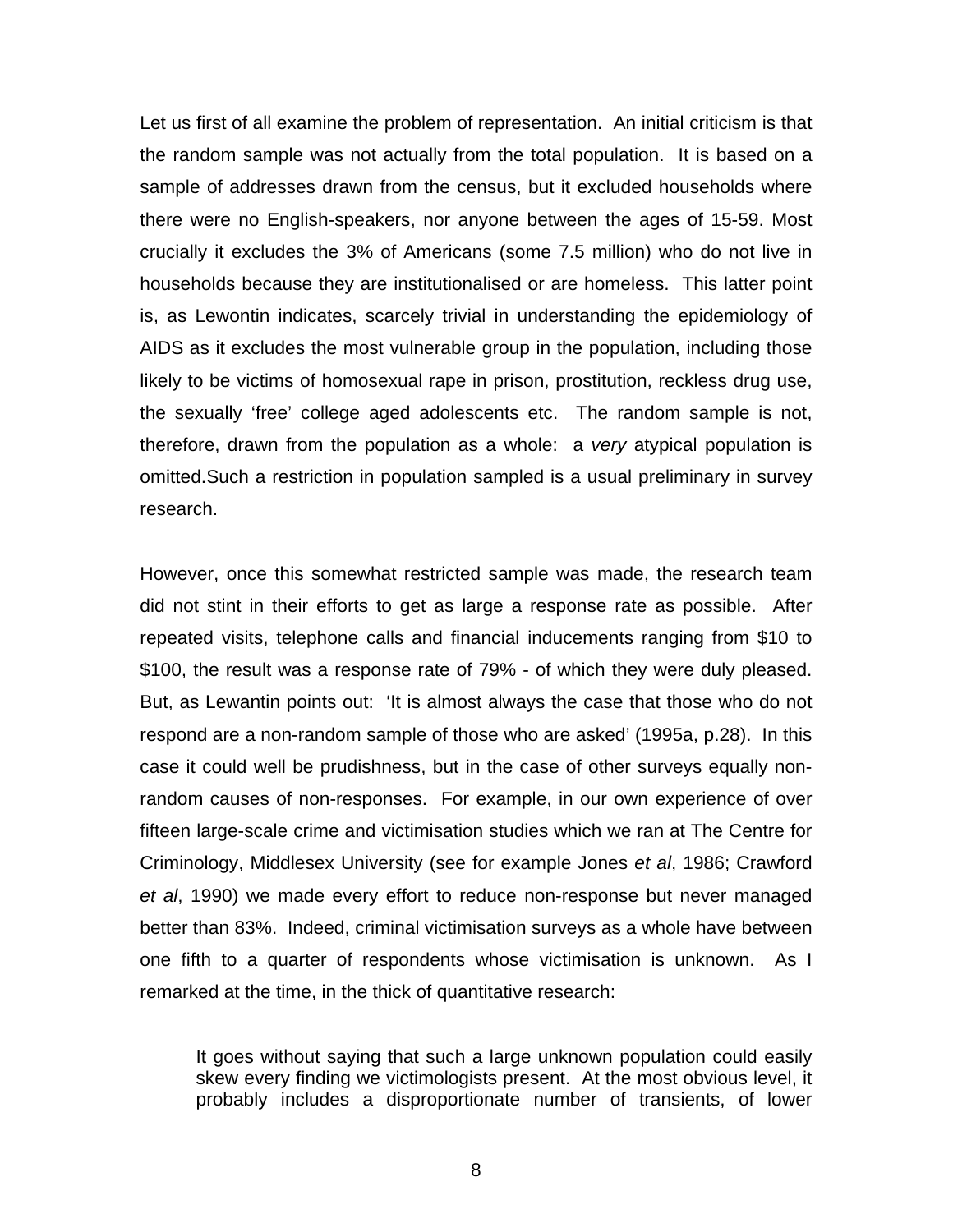working class people hostile to officials with clipboards attempting to ask them about their lives, and of those who are most frightened to answer the door because of fear of cr[i](#page-25-0)me. (Young, 1988: 169).

Lewontin's first point ('the problem of representativeness') is, therefore, clear and is as applicable to criminology as to sociology. Let me at this point remind the reader of Quetelet's warning. Adolphe Quetelet, the founder of scientific statistics, and a pioneer in analysing the social and physical determinants of crime, introduced into academic discussion in the 1830s the problem of the unknown figure of crime. That is crime not revealed in the official statistics:

'This is also the place to examine a difficulty … it is that our observations can only refer to *a certain number of known and tried offenders out of the unknown sum total of crimes committed*. Since this sum total of crimes committed will probably ever continue unknown, all the reasoning of which it is the basis will be more or less defective. I do not hesitate to say, that all the knowledge which we possess on the statistics of crimes and offences will be of no utility whatsoever, unless we admit without question *that there is a ratio, nearly invariably the same, between known and tried offences and the unknown sum total of crimes committed*. This ratio is necessary, and if it did not really exist, everything which, until the present time, has been said on the statistical documents of crime, would be false and absurd.' (A Quetelet, 1842: 82)

Quetelet's fixed ratios are, of course, a pipe dream, as unlikely as they would be convenient. His warning, written in 1835 (English translation 1842) has echoed throughout the criminology academy for the last one hundred and seventy years. If we do not know the true rate of crime all our theories are built on quicksand. They will be of 'no utility', 'false', and indeed 'absurd'. Legions of theorists from Robert K Merton through to James Q Wilson have committed Giffen's paradox: expressing their doubts about the accuracy of the data and then proceeding to use the crime figures with seeming abandon, this is particularly true in recent years when the advent of sophisticated statistical analysis is, somehow, seen to grant permission to skate over the thin ice of insubstantiality (Giffen, 1965; Oosthoek, 1978). Others have put their faith in statistics generated by the social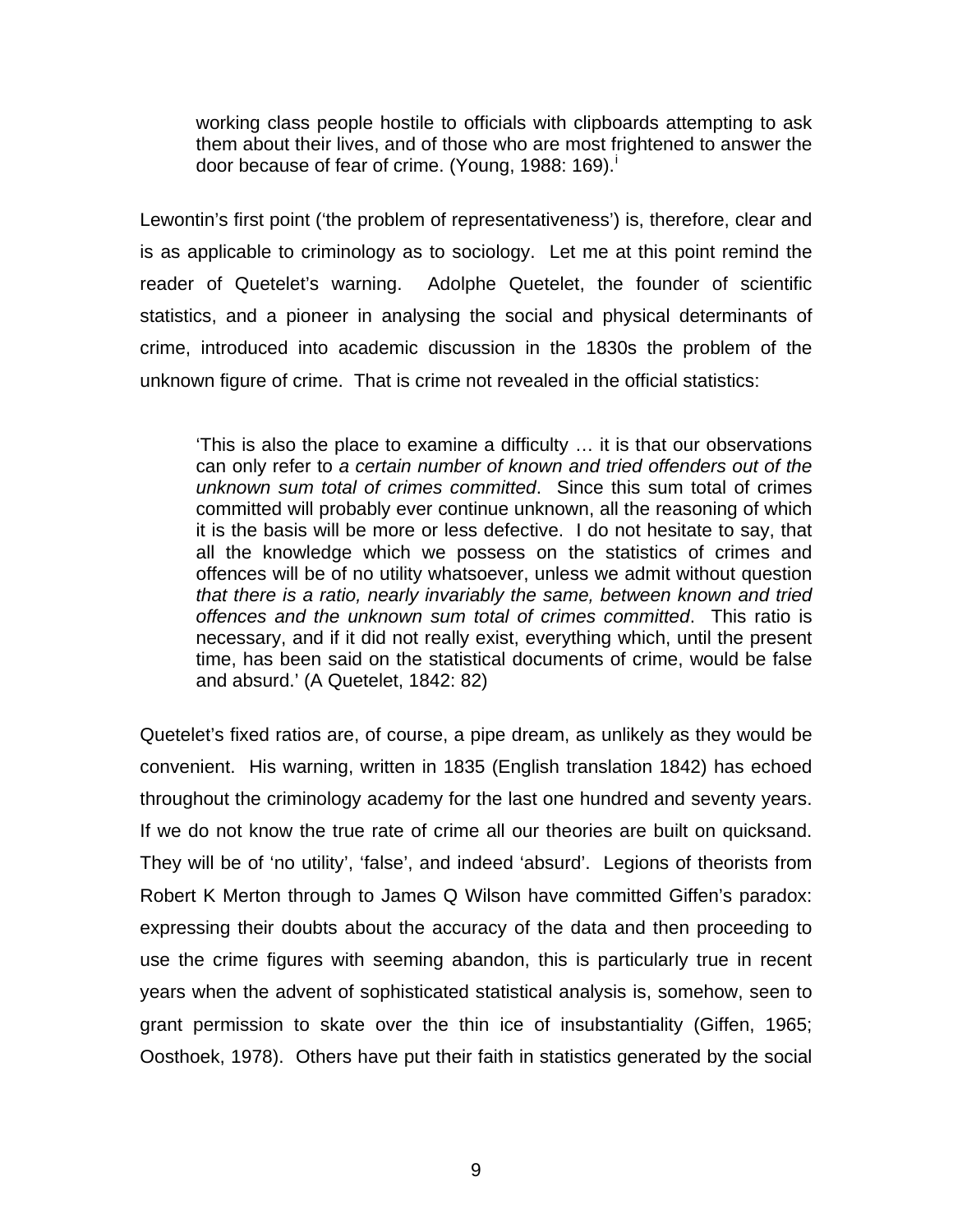scientist, whether self-report studies or victimisation surveys, as if Quetelet's warning no longer concerned them and the era of pre-scientific' data was over.

Indeed, Richard Sparks and his associates, in the introduction to their groundbreaking British victimisation study, summarised the decade of American research prior to their own with a note of jubilation: 'Within a decade … some of the oldest problems of criminology have come at least within reach of a solution.' (Sparks *et al*, 1977: 1). As we have seen, the problem of non-response means that such a resolution of the age-old problem of measurement is not resolved. It would be so, of course, if the non-respondents were just – or almost – like the respondents and indeed such an excuse is often invoked with as much likelihood of validity as Quetelet's ratios. As it is, the atypicality of non-respondents is likely to overturn the significance levels of any probabilistic sampling. Richard Sparks was quite clear about this in his assessment of the potential of victimisation studies. His initial excitement became tempered by considerable caution. Thus he writes, ten years later:

Much too much fuss is made, in practically all official NCS publications, about statistical significance (i.e. allowance for sampling variability). A variety of standard errors and confidence intervals for NCS data are now routinely quoted in those publications. Yet it is clear that *non*sampling error is of far greater magnitude in the NCS; adjustments … may offset some of this nonsampling error, though only in a ballpark way, which makes questions of sampling variability virtually irrelevant. My own view (not shared by all) is that if after commonsensical adjustment a trend or pattern appears which makes some sense, then it ought not to be disregarded even if it does not attain some magical level of statistical significance. (1981: 44, *n*.42)

# **TELLING THE TRUTH?**

But let us go on to Lewontin's next criticism: the problem of truth. And here the problem is even more important and substantial than that of non-response and the dark figure. This revolves around the key question of whether those who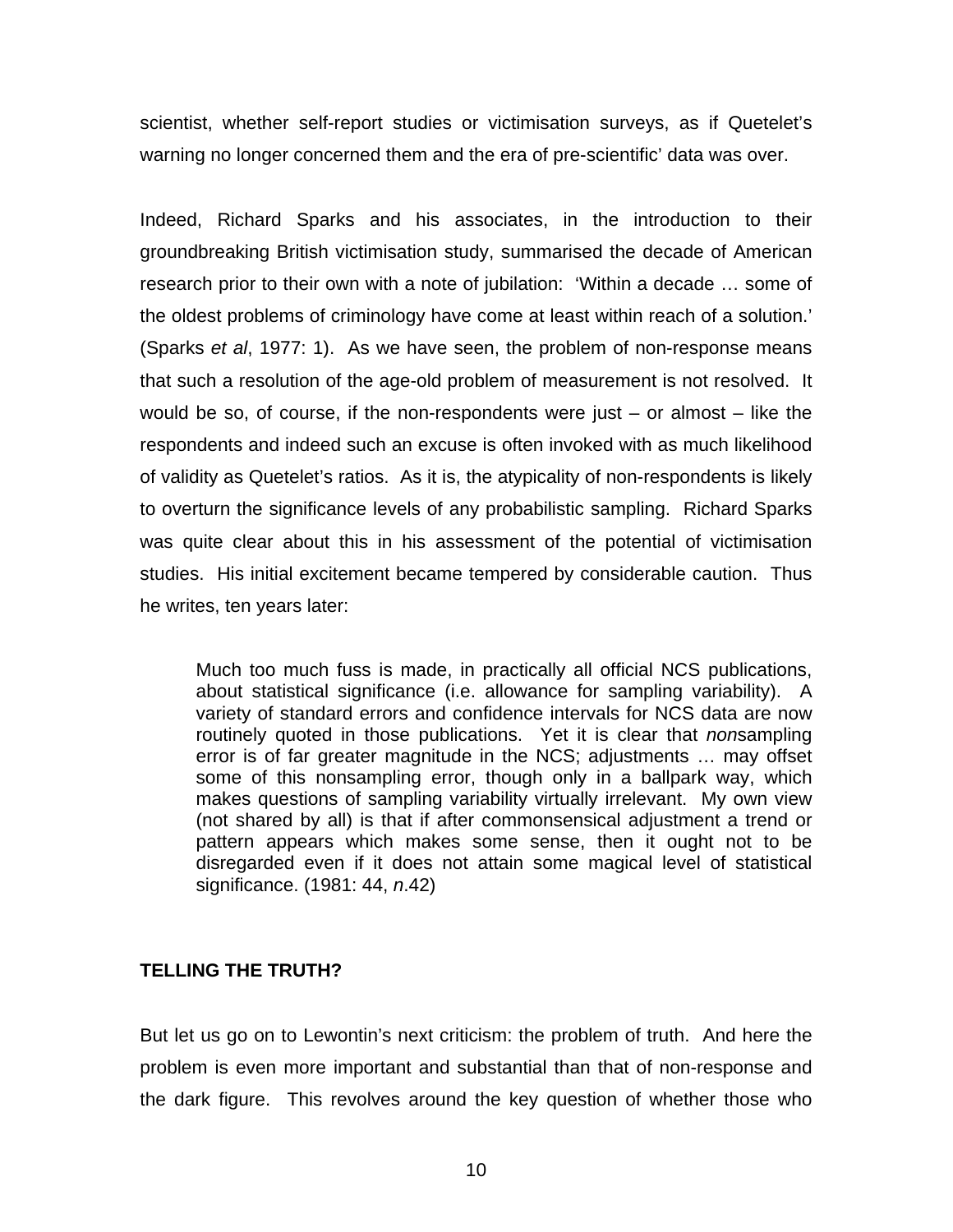responded to the questionnaire were in fact telling the truth. That is, that social surveys may not only have dark figures of non-respondents, but a dark figure of non-response – and indeed 'over-response' – amongst the respondents themselves.

It is rare for surveys of attitude or self-reported behaviour to have any internal check as to validity. After all, if people say they would rather live by work than on welfare, if they profess liberal attitudes on racial matters, or if they tell you that they were assaulted twice last year, how is one to know that this is not true? One may have one's suspicions, of course, but there are few cast iron checks. Every now and then, however, anomalies stare you in the face. In the case of the sexual behaviour survey there is a particularly blatant example. For the average number of heterosexual partners reported by men over the last five years is 75% greater than the average number reported by women. This is an obvious anomaly. It is, as Lewontin points out, like a violation of the only law in economics that the number of sales must be equal to the number of purchases. What is startling is that the researchers are well aware of this. Indeed, they devote considerable time to debating the reasons this 'discrepancy' might have occurred and conclude that the most likely explanation is that 'either men may exaggerate or women may underestimate'. As Lewontin remarks,

So in the single case where one can actually test the truth, the investigators themselves think it most likely that people are telling themselves and others enormous lies. If one takes the authors at their word, it would seem futile to take seriously the other results of the study. The report that 5.3 percent of conventional Protestants, 3.3 percent of fundamentalists, 2.8 percent of Catholics, and 10.7 percent of the nonreligious have ever had a same-sex partner may show the effect of religion on practice or it may be nothing but hypocrisy. What is billed as a study of "Sexual Practices in the United States" is, after all, a study of an indissoluble jumble of practices, attitudes, personal myths, and posturing. (1995a: 29)

What is of interest here is the awareness of thin ice, yet the ineluctable desire to keep on skating. Just as with Giffen's paradox, where the weakness of the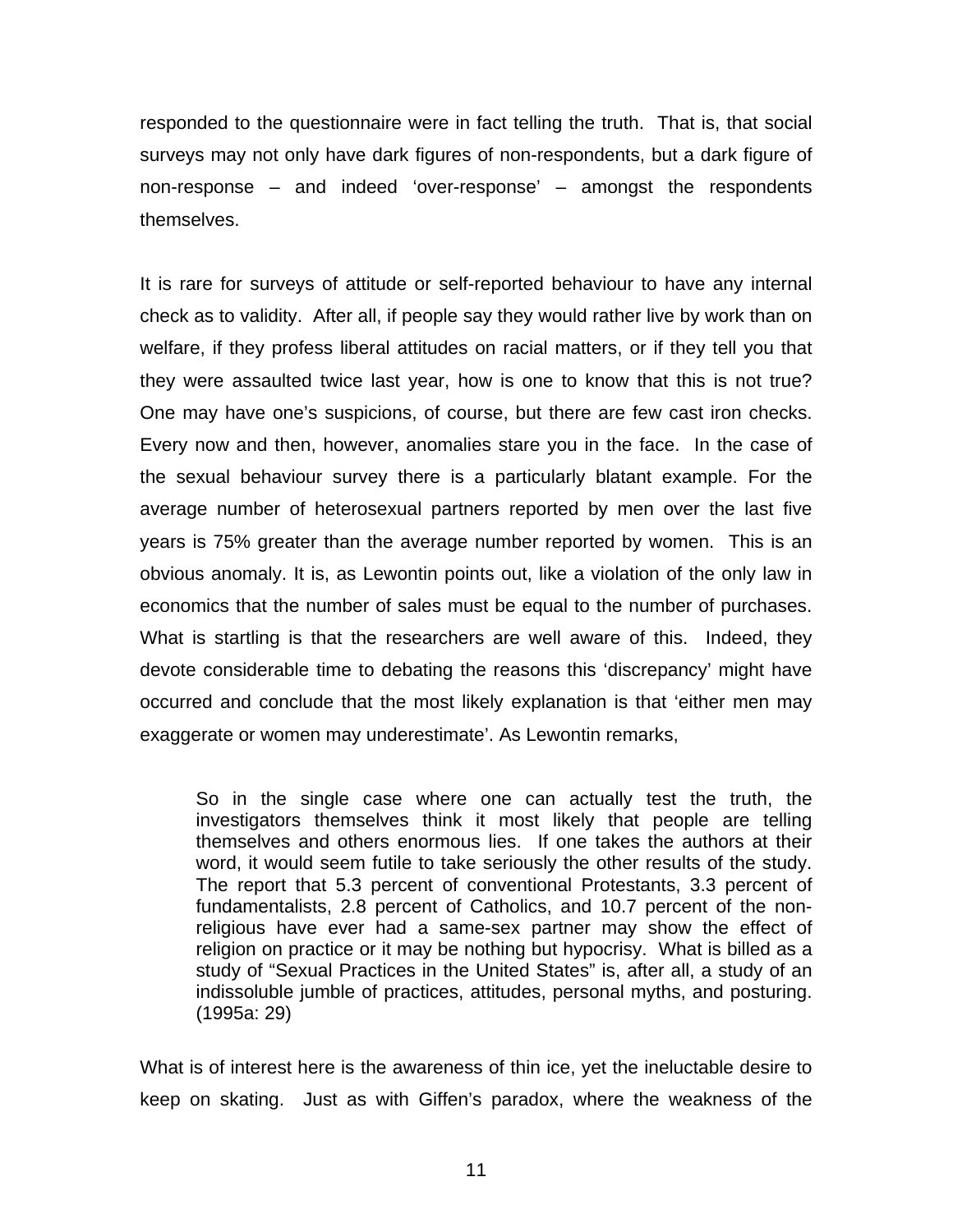statistics is plain to the researchers yet they continue on to force-feed inadequate data into their personal computers, here the problem of lying, whether by exaggeration or concealment, does not stop the researchers, for more than a moment, in their scientific task. Of course, as a sociologist, such findings are not irrelevant: they inform you much about differences in male and female attitudes to sex – what they *don't* tell you is about differences in sexual behaviour. Yet what Richard Lewontin is telling us is that interview situations are social relationships – that results are a product of a social interaction and will vary with the gender, class, and age of the interviewer and of the interviewee. But here we have it: it needs a Professor of Biology to tell sociologists to be sociologists. Thus, he concludes:

The answer, surely, is to be less ambitious and stop trying to make sociology into a natural science although it is, indeed, the study of natural objects. There are some things in the world that we will never know and many that we will never know exactly. Each domain of phenomena has its characteristic grain of knowability. Biology is not physics, because organisms are such complex physical objects, and sociology is not biology because human societies are made by self-conscious organisms. By pretending to a kind of knowledge that it cannot achieve, social science can only engender the scorn of natural scientists and the cynicism of humanists. (*ibid*: 29)

Of course this is not the end of it. Edward Laumann and his colleagues are outraged. They do not think it 'appropriate for a biologist ' to be reviewing their work, he does not have the right 'professional qualifications' – 'his review is a pastiche of ill-informed personal opinion that makes unfounded claims of relevant scientific authority and expertise' (1995b: 43). Lewontin, in reply, notes caustically that it is understandable that the team

would have preferred to have their own work reviewed by a member of their own school of sociology, someone sharing the same unexamined methodological assumptions. They could avoid the always unpleasant necessity of justifying the epistemic basis on which the entire structure of their work depends. (1995b: 43)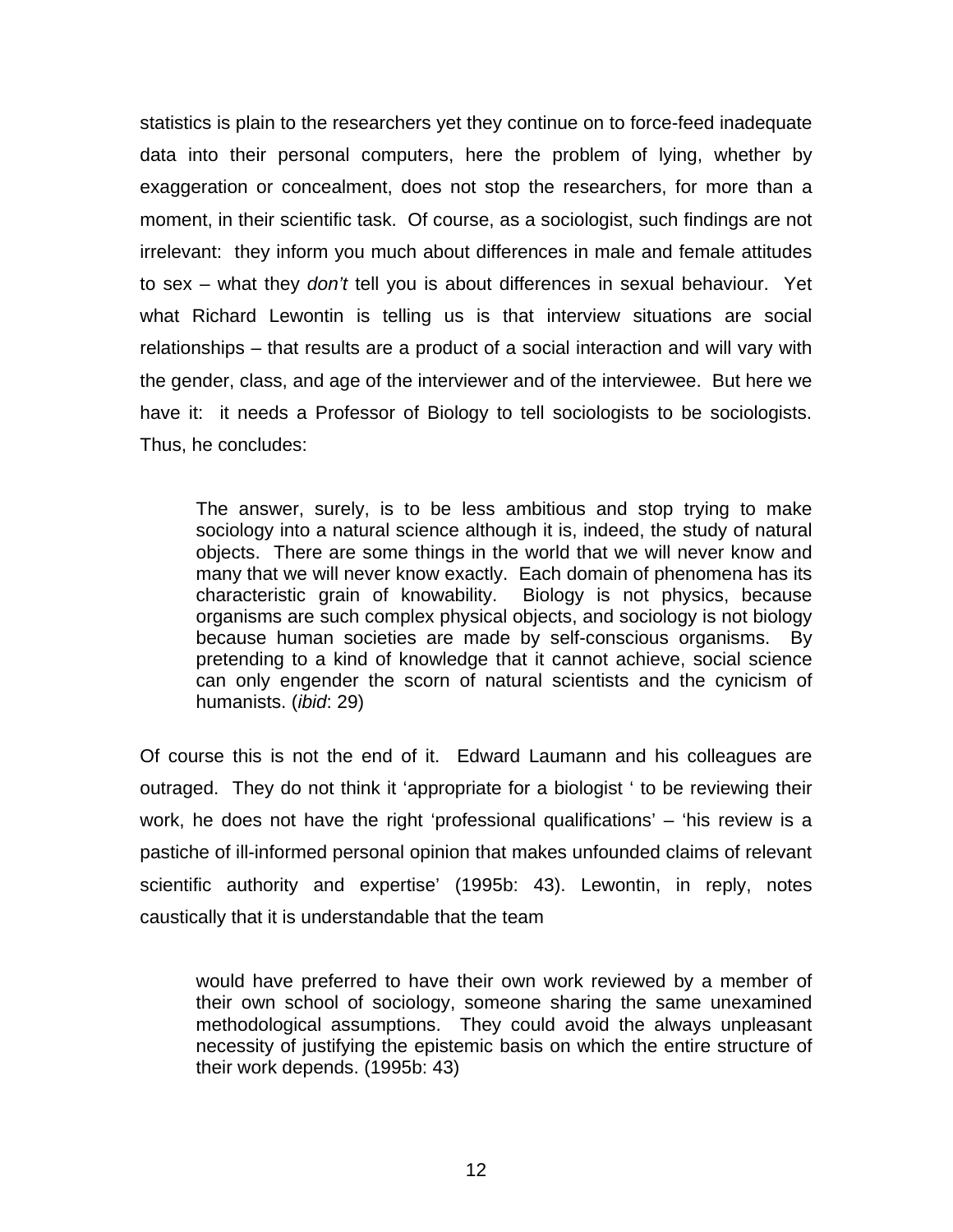As to his incompetence with regards to statistical analysis, he points to being a bit disturbed to have to reveal his CV, but that he has a graduate degree in mathematical statistics which he has taught for forty years and this is the subject of about one-tenth of his publications including a textbook of statistics!

And, of course, such a process of believing in the objectivity of data is fostered by the habit of researchers of *not* conducting their own interviews, of employing agencies such as NORC, or second-hand, in terms of using older datasets or even a meta-analysis of past datasets. So the data arrives at their computers already punched, sanitised: it is a series of numbers with scientific-looking decimal points. Human contact is minimised and a barrier of printout and digits occurs between them and human life.

But let us leave the last remarks of this section to Richard Sennett. He congratulates Lewantin on the brilliance of his analysis, he laments the current fashion of scientific sociology, and concurs with Lewontin's remark that, if work such as this is typical, then the discipline must be in 'deep trouble'. That's putting it mildly, suggests Sennett, 'American sociology has become a refuge for the academically challenged' (1995: 43). But he adds that mere stupidity itself cannot alone explain the analytic weakness of such studies for 'sociology in its dumbed-down condition is emblematic of a society that doesn't want to know much about itself' (*ibid*).

#### **LESSONS FOR CRIMINOLOGY**

But what has all of this to do with criminology? A great deal and more, for it is probably criminology, of all the branches of sociology and psychology, where the problem of unchecked positivism is greatest. The expansion of academic criminology was a consequence of the exponential increase in the size of the criminal justice system just as the shift from students studying social policy/ administration to criminology parallels the shift from governmental interventions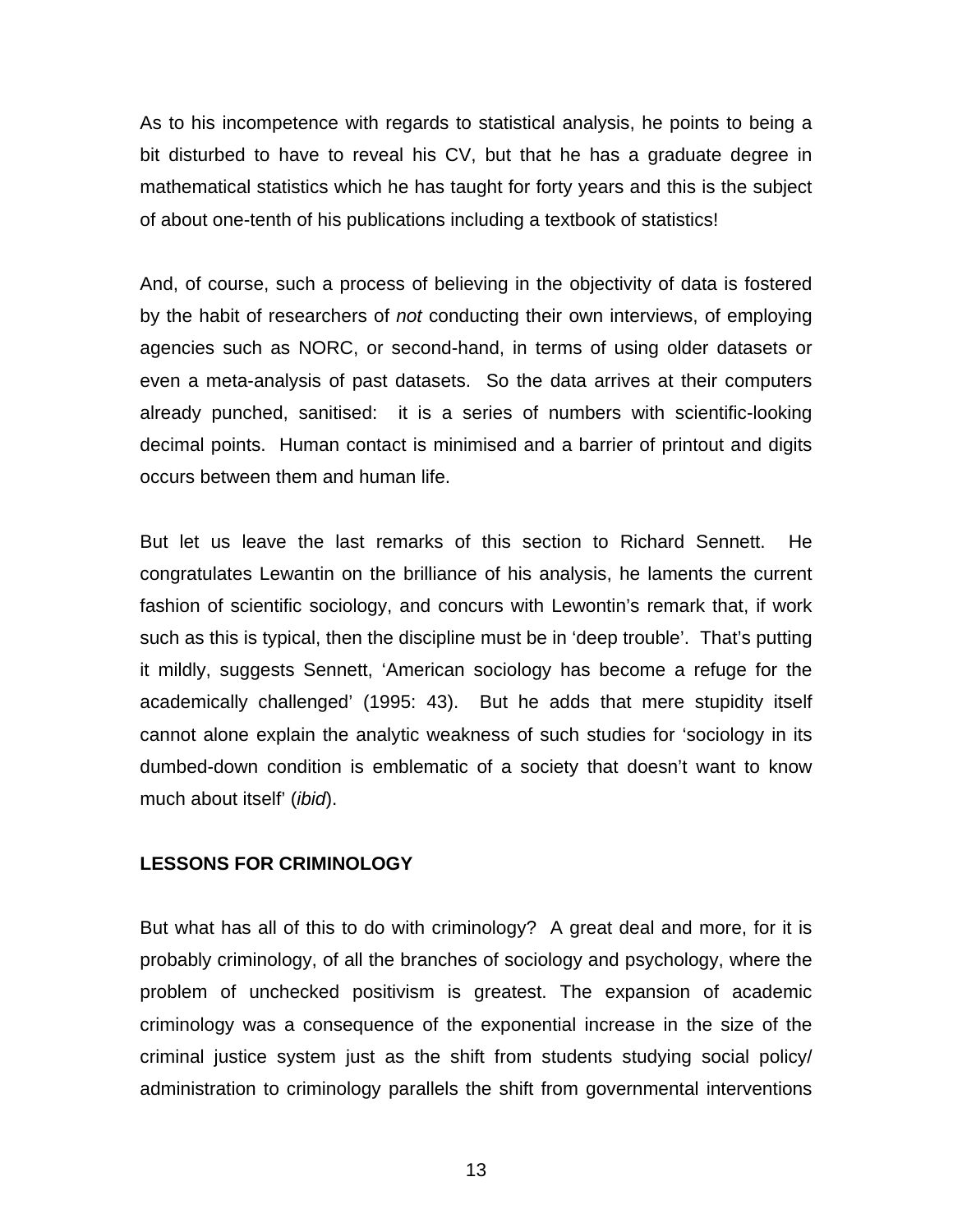through the welfare state to those utilising criminal justice. The war on crime followed by the war on drugs and then on terror. This has been accompanied by an expansion in funding designed to evaluate and assess governmental interventions and programmes. The material basis for the revitalisation of positivist criminology is considerable and, certainly within the United States, approaching hegemonic. (see Hayward and Young, 2004)

# **Embarrassing Findings**

Criminological research is replete with findings that range from the very unlikely to the ridiculous. I will give just a few examples:

## *Rarity of Serious Crimes*

Victimisation studies consistently report levels of serious crime that are gross underestimations and are *freely admitted* as such. For example, the first British Crime Survey of England & Wales in 1982 found only one rape and that attempted.

#### *Variability of Findings with Different Instruments*

If we take sensitive topics such as incidence of domestic violence, the range of figures are extraordinarily wide – and, in no doubt, underestimates. Thus in 1998 the percentage of women experiencing domestic violence, defined as physical assault with injury, was 0.5% in the police figures, 1% in the British Crime Survey, and 2.2% when Computer Assisted Self-Interviewing was used. An independent survey found a rate in the region of 8%. (Mooney,1999) Which figure in this range is one going to feed into one's PC? What sort of science is it where estimations of a variable vary sixteen fold?

#### *Self-Report Studies*

Consistently come up with results showing that there is little variation between the levels of juvenile delinquency between the working class and the middle class, between black and white, and produce a considerably reduced gap between males and females.Hence Tittle and Villemey's (1977) extraordinary claim that there is no relationship between class and crime which has been taken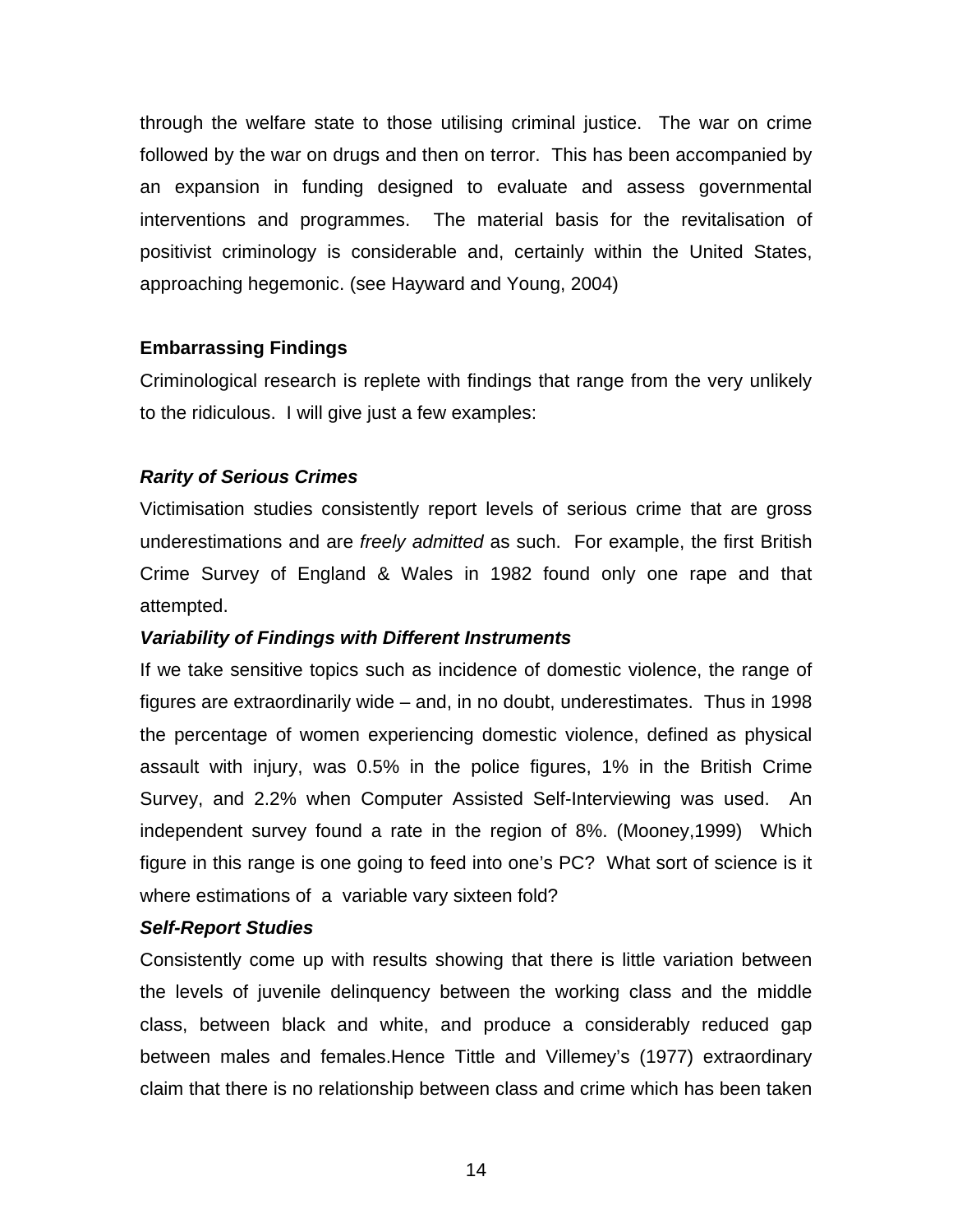at face value by many theorists. All one can record about this surmise is John Braithwaite's pithy remark:

it is hardly plausible that one can totally explain away the higher risks of being mugged and raped in lower class areas as the consequence of the activities of middle class people who come into the area to perpetrate such acts. (1981: 37)

# *The Assault Rate on White Men*

The United States NCVS regularly comes up with results which show that the assault rate reported by white men is higher than or just about equal to that of black men. For example, in 1999 the rate was 32.3 per, 1000 for whites compared to 31.0 per 1000 for blacks. This is totally against any evidence from homicide rates or other indices of violence which would suggest a much higher rate for blacks (see commentary in Sparks, 1981).

#### *Findings of the International Crime and Victimisation Studies*

The International Crime and Victimisation Study (van Kesteren *et al*, 2000) frequently finds rates of reported violence between nations which are almost the inverse of the homicide rates. (See Young 2004)

# **THE PLURALISM OF THE DARK FIGURE**

Up till now we have discussed either technical problems of non-response or the more substantive problem of exaggeration or lying. I want now to turn to a third problem which generates even greater and more impenetrable barriers for scientific quantification. The first two problems – which Lewontin addresses – presume that there is an objective data there to be registered. However, there is a profound difference between measurement in the natural world and in society, namely that the definitions of social phenomena are constructed by individuals and in this they will vary with the social constructs of the actors involved. If one hands out a dozen metre rules to students and asks them to measure the length of the seminar room, they will come to a common agreement with a little variation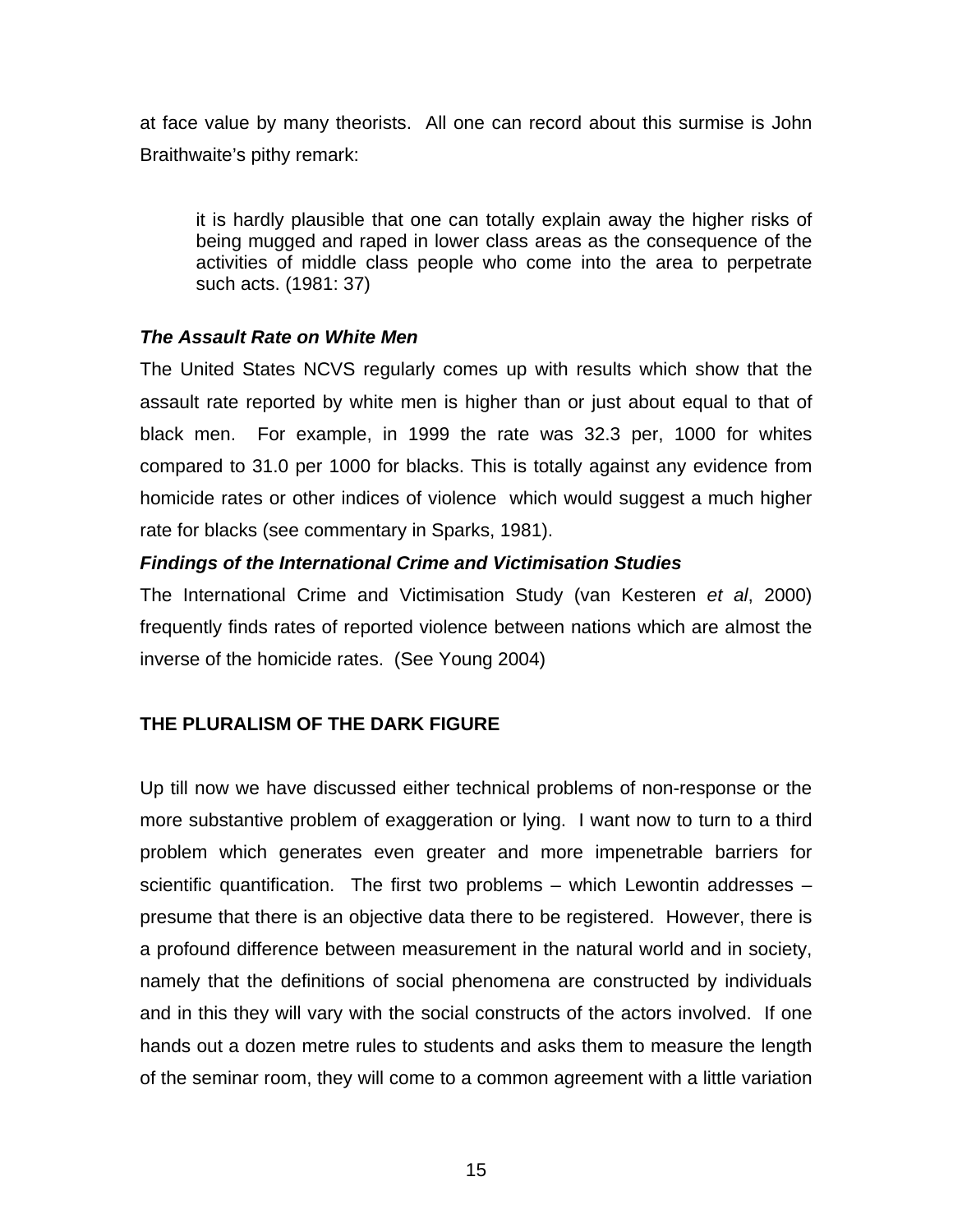for accuracy. If one asks the room full of students to measure levels of violence they are, so to speak, already equipped with a dozen rules of different gauge and length. They will come out of the exercise with different amounts of violence because their definitions of violence will vary. And the same will be true of the respondents to a victimisation study. All of us may agree that a stab wound is violence, but where along the continuum does violence begin: is it a shove (if so, how hard?), is it a tap (if so, how weighty?), or perhaps it is a harsh word, an obscenity, a threat? People vary in their definitions and tolerance of violence: there is a pluralism of measures.

Let us look at two 'anomalies' in this light. The peculiar results of the International Crime and Victimisation Studies where the rates of violence reported are approximately the inverse of the rates of violence occurring if we are to trust the homicide figures, may well be not only that reporting to strangers distorts the level of violence. It may well be but that countries with low levels of violence have low levels of tolerance of violence and thus report acts which other, more tolerant/violent nations, might ignore. Similarly the comparatively higher rate of violence against white compared to black men may reflect differences in definition as to what constitutes 'real' violence. Once we have acknowledged the pluralism of human definition, we can then return to the dark figure with even greater doubts and trepidations. For the dark figure will expand and contract not merely with the technical means we bring to it, but with the values of the respondents and indeed the categories of the interviewers. And the social rather than the merely technical permeates our measurement on all three levels: whether it is the respondents who refuse to talk to us, to those that in their relationship with a stranger (of class, gender, age, and perhaps ethnicity) will attempt to convey an impression of themselves (a product of their own personal narrative which they have woven around the 'facts' of their lives), to the values and meanings which the interviewer brings to the table.

#### **EYSENCK'S DILEMMA**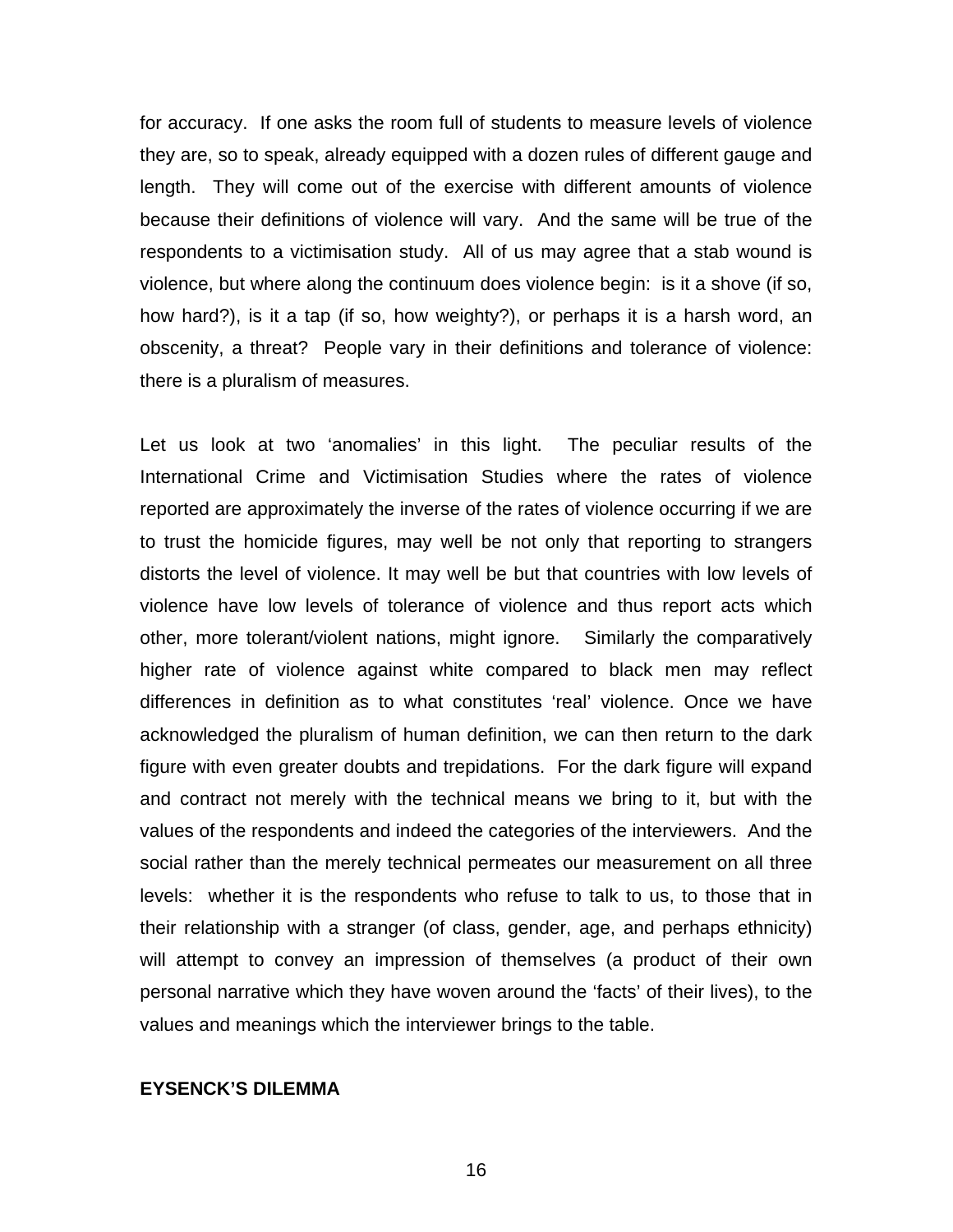It is important to stress how damaging such findings are for the positivist, for the scientific project of studying humanity. For positivism needs fixed categories, agreed measurements, objective and uncontested figures. The late Hans Eysenck, the doyen of psychological behaviourism, recognised this quite clearly in the last book he wrote on criminology with his colleague Gisli Gudjonsson. For, in *The Causes and Cures of Criminality* (1989) they began by taking issue with the authors of *The New Criminology* (I Taylor *et al*, 1975) in their assertion that crime is not an objective category but a product of varying legal fiat – Eysenck and Gudjonnson quite clearly recognise this as an obstacle to science and get round the argument by differentiating two types of crime: victimless and victimful crime. Victimless crime – and they give examples from prostitution to anal sex – they concede, are subjectively and pluralistically defined. These are eliminated from the realm of objectivity – but victimful crimes, and here they list such phenomena as theft, assault, murder, rape, are, they argue, universally condemned and, therefore, clearly objective. This is obviously untrue: all of these crimes are subject to varying definitions – to talk of them having a fixed nature is to teeter on the brink of tautology. Rape is, of course, universally condemned because it is an illegal sexual attack, but what constitutes rape varies and, indeed, expands with time, witness the acknowledgement of marital rape *as* rape. And assault, as we have seen, is greatly dependent on our tolerance of violence.

#### **THE IMPACT OF LATE MODERNITY ON MEASUREMENT**

In the introduction to this essay I noted how in late modernity the causes of crime become loosened from their fixed structural moorings, that the 'same' circumstances become imbued with different meanings. The causes of crime, in the sense of a narrative leading from personal circumstances to crime committed, are more varied; they are in less in a fixed relationship. We have seen in our discussion of measurement how the effects - the outcome of such a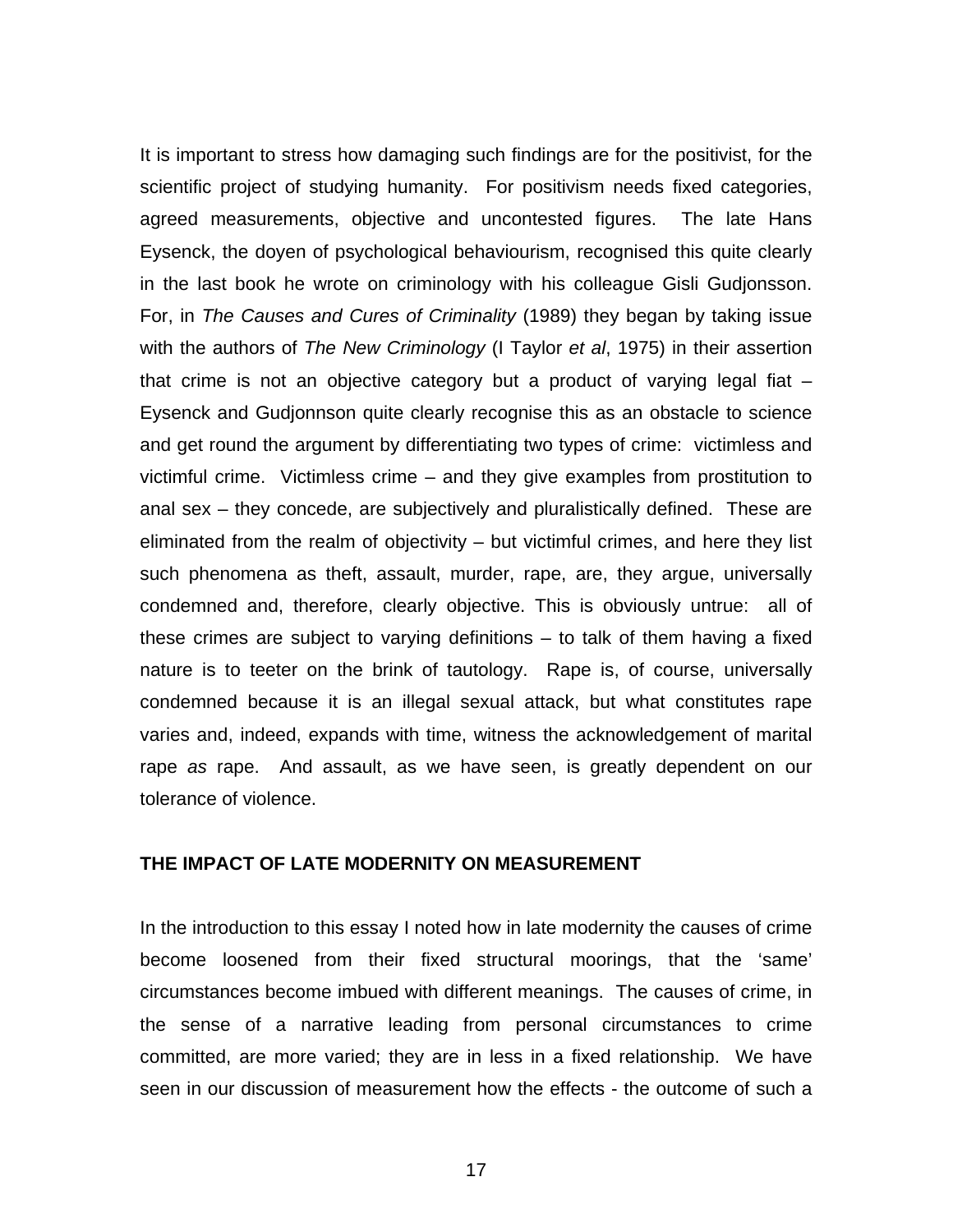narrative - are subject also to differential interpretations. They are part of this constructed narrative of meaning both of the actor and in the actor's relationship to the interviewer in the act of measurement. But here once again such a social construction is also subject in late modernity to greater contest and pluralism of definition. So the hidden figure expands and contracts with the values we bring to it. In a pluralist society it is no longer possible to talk of a hidden figure *x* with which we can attempt to measure, but a whole series of hidden figures *x, y, z* etc.

# **THE BOGUS OF POSITIVISM**

The positivist dream of a scientific sociology of crime, which attempts to objectively relate cause and effect, becomes all the more impossible in late modernity. As we have seen, both the causes of crime and the definitions of crime, that is the outcome or effects, become problematised. To move from, say, unemployment to crime, or deprivation to crime, you need narratives; correlation alone cannot assure causality, it is only the narratives which link factors to outcomes that can do this. People turn 'factors' into narratives – they are even capable of turning such factors on their heads. Furthermore, what is crime itself is part of this narrative. It is a variable dependant on subcultural definition and assessment.

The bogus of positivism is that it only *seemed* to work when the world was reasonably static, where vocabularies of motive seemed organically linked to points in the social structure and where definitions of crime were consensual and unproblematised. The loosening of moorings in late modernity, and the multiple problematisation consequent on pluralism destroys this illusion. As Martin Nicolaus exclaimed in his famous article in *Antioch Review* so many years ago, 'What kind of science is this, which holds true only when men hold still?' (1969: 387)

We live in a time of rapid change. In these times, rather than the variables determining the change, it is almost as if the change occurs and the factors seem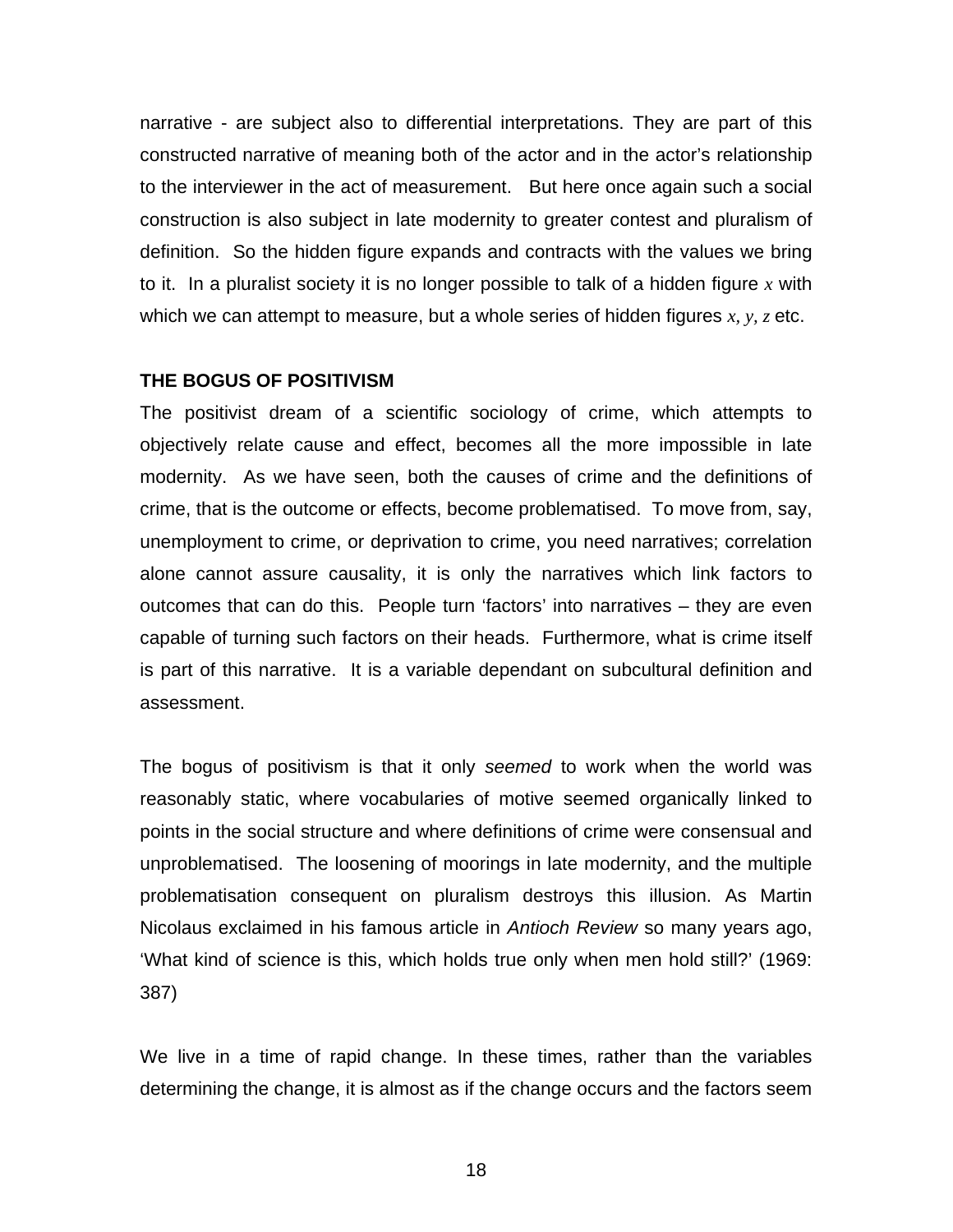to scuttle after them. Prediction of real life events of any consequence has always been a lamentable failure in the 'social sciences', just think of the collapse of communism and look at the writings of political scientists prior to the days of *glasnost*. In criminology we have witnessed in our lifetimes two dramatic changes completely contrary to our scientific predictions. First of all, in the period from the sixties onwards, the crime rate increased remorselessly in the majority of industrial countries despite the fact that all the factors which previously had been identified as reducing crime, were on the increase (e.g. wealth, education, employment, housing). I have termed this elsewhere the 'aetiological crisis' in criminological theory (1994) and this set in motion an intense debate amongst criminologists and is the basis for the extraordinary creativity and plethora of theories that occurred in the last thirty years. But having spent the whole of our professional lives researching why crime should almost inexorably go up (whether by relative deprivation, broken homes, social disorganisation, breakdown of controls, labelling, etc.) we find ourselves in the infuriating position of the crime rate in very many industrial countries (including the US and the UK) begin to go down, against all predictions that I know of. Here we have a double trauma or whammy, if you want!

#### **THE CRIME DROP IN AMERICA AND THE CRISIS OF POSITIVISM**

On November 16 2000, in San Francisco, a packed meeting of the American Society of Criminology gathered together to discuss a most extraordinary happening in the world of crime. For from 1991 onwards, violent crime in the United States, which had led the advanced world by far in rates of murder and robbery, had begun to fall. Homicide dropped by 35.7 per cent from 1991 to 1998 (from 9.8 to 6.3 per 100,000) (Blumstein and Wallman, 2000). Al Blumstein, of the National Consortium on Violence Research had brought together a dazzling array of experts: demographers, economists, sociologists and criminologists, all contributing their views on the change with graphic charts and probing statistical analysis. I listened with fascination to how they factored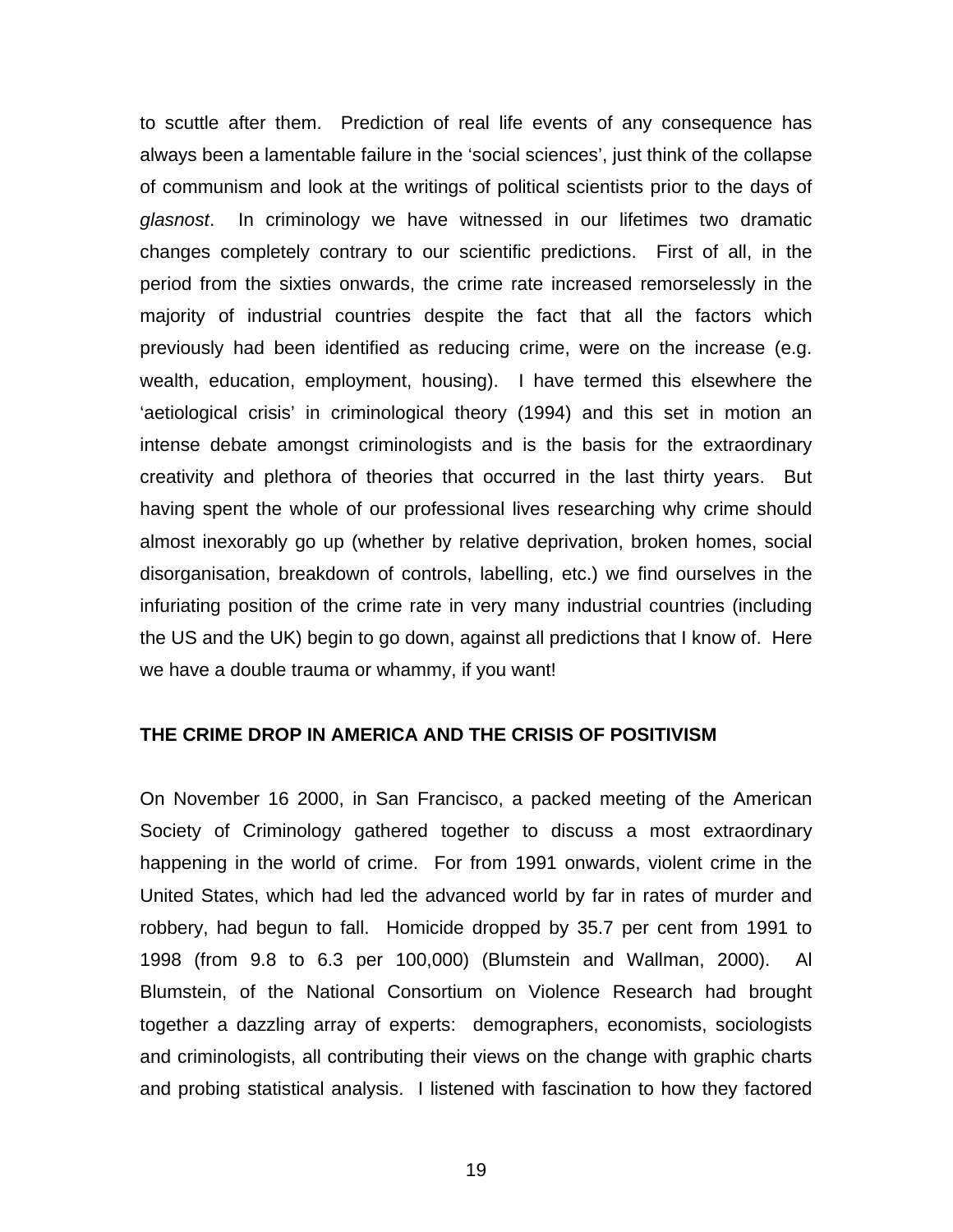each of the developments over the period to explain the phenomenon, from changes in the distribution of handguns, the extraordinary prison expansion, zero-tolerance policing, down to changes in crack-culture and technology. At the end of the session they asked for comments from the audience, no doubt expecting some detailed remark about policing levels or the influence of handgun availability, or such like; but the first question, from a Canadian woman, was something of a revelation. She pointed out, ironically, how Canadians were supposed to be condemned to culturally lag behind their American cousins, but that they too had had a drop in violence, despite the fact that they had not experienced such a period of rapid prison expansion, that zero-tolerance policing was not *de rigueur* and that Canada had only a small problem of crack-cocaine. (see commentary in Ouimet, 2002). A Spanish woman, who said something very similar about her country, followed her. In fact there was a crime drop in 13 out of 21 industrial countries during 1997-98 (Barclay *et al*., 2001; Young, 2004)

Blumstein's team focused on the relationship between variable changes and the drop of violence, once international data is examined one must seriously question whether they were looking at the correct variables and furthermore, to cap it all, they traced their line of correlation between these variables and the level of violence when, in fact, property crimes were also declining. The most immediate explanation of this is that we are encountering 'spurious causality'. (See Andrew Sayer, 1992: 193) But the enigma of the crime drop takes us far beyond the world of technical mistakes. The usual procedure in such analysis is to take the demographics and other factors which correlate with crime in the past and attempt to explain the present or predict the future levels of crime in terms of changes in these variables. The problem here is that people (and young people in particular) might well change independently of these variables. For in the last analysis the factors do not add up and the social scientists begin to have to admit the ghost in the machine. Thus, Richard Rosenfeld of Blumstein's team writes ruefully: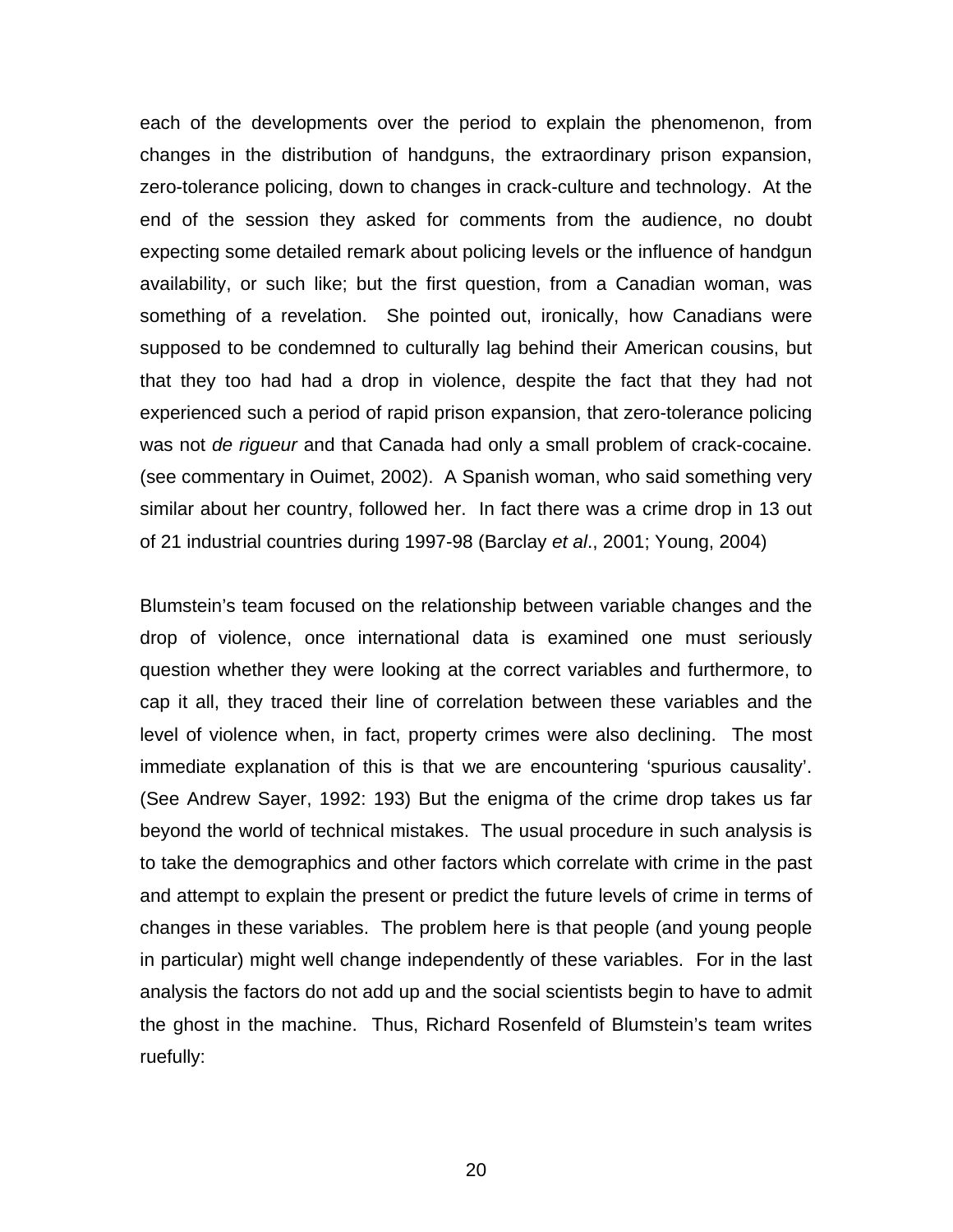If the church is the last refuge of scoundrels, "culture" is the final recourse of social scientists in search of explanations when existing economic, social and political theories have been exhausted. (2000: 157)

So there we have it, subculture becomes the final refuge of scoundrels! And Rosenfeld comments, 'It is possible that American adults are becoming, in a word, civilised' (*ibid*: 156).

From a more sympathetic perspective, Andrew Karmen in his meticulous analysis of the New York crime drop – *New York Murder Mystery* (2000) casts his eyes across all the various explanations judiciously giving them various explanatory weightings, but at the end of the book talks of 'the final demographic factor which might be the most important of all' (2000: 249). But then, he reflects, 'the shift is not even strictly demographic in nature: it is attitudinal and behavioral as well as generational' (*ibid*). And, he adds, 'Unfortunately the existence of this suspected evolution in subcultural values defies precise statistical measurement. It is not clear what kind of evidence and statistics could prove or disprove it.' Karmen points to the possibility of profound changes in the norms of urban youth culture. And here he refers to the pioneering work of Ric Curtis, the New York urban anthropologist who talks of the 'little brother syndrome'. That is, where younger children, having witnessed the devastating effects of hard drugs, gun culture, intensive crime on their older brethren decide that these things are not for them, they are no longer hip and cool – the culture evolves and turns its face against the past. This observation has ready resonance with, for example, any attempt to understand changes in drug use. These do not seem to relate to changes in social factors or the impact of the war against drugs. They seem to relate to changes in fashion – although this is perhaps too light a word for it – changes in subcultural project would probably be more fitting.

Curtis relates these changes closely to the development of late modernity and to the loosening of the moorings which I referred to at the beginning of this article.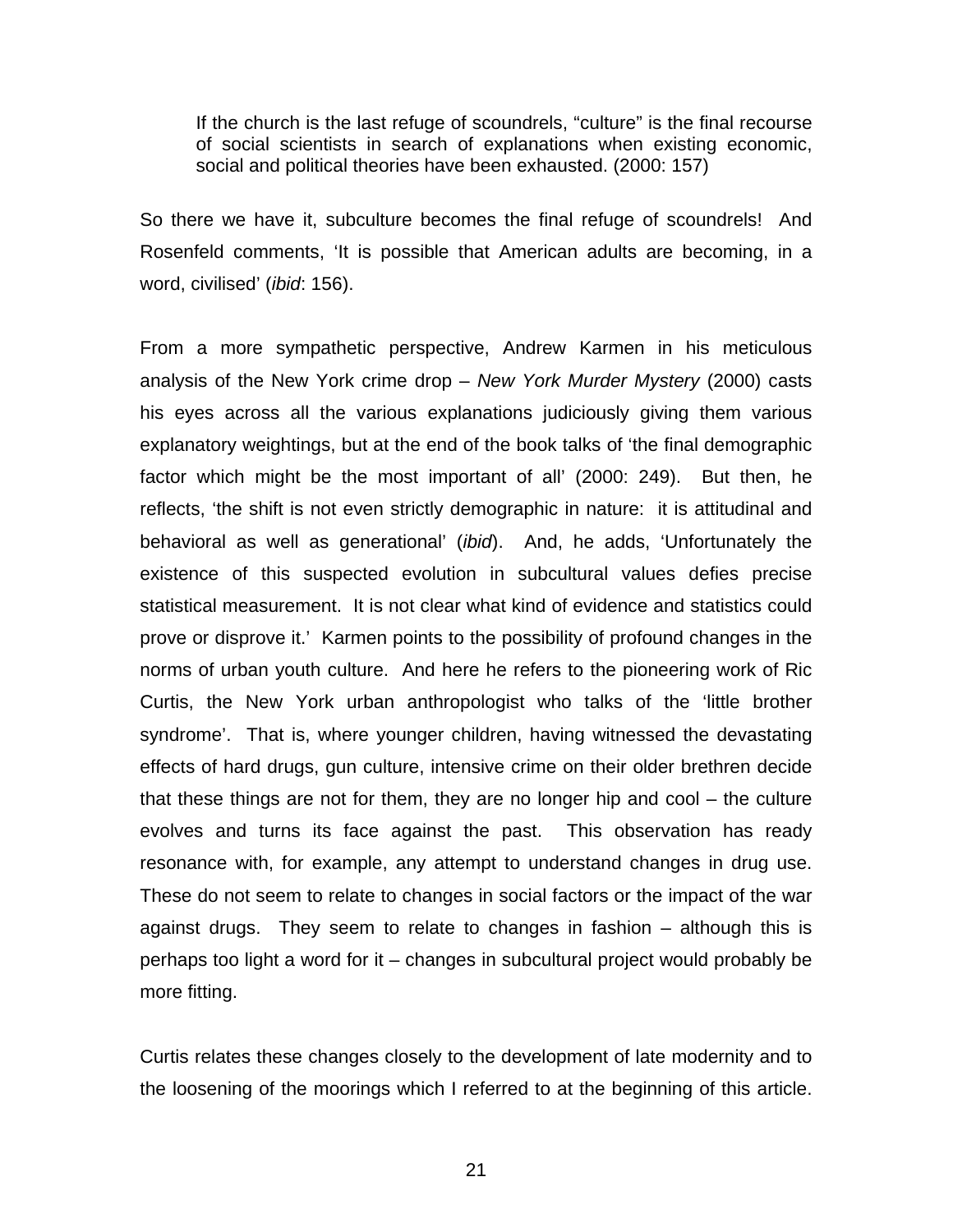Thus he writes: 'The postmodern global economy is one which identity formation is less dependent upon the influence of family, neighborhoods, race/ethnicity, nationality and history, and more than anywhere else the inner city is an empty canvass an open frontier where new structures, institutions and conventions are waiting to be built.' (1998: 1276).

#### **AN OPEN SEASON ON NUMBERS?**

Am I suggesting an open season on numbers? Not quite: there are obviously( as Sennett points out in the Sex in America debate) numbers which are indispensable to sociological analysis. Figures of infant mortality, age, marriage, common economic indicators are cases to point as are, for example, numbers of police, imprisonment rates and homicide incidences in criminology. Others such as income or ethnicity are of great utility but must be used with caution. There are things in the social landscape which are distinct, definite and measurable, there are many others that are blurred because we do not know them -- some because we are unlikely ever to know them, others, more importantly, which are blurred because it is there nature to be blurred. Precision must be constantly eyed with suspicion, decimal points with raised eyebrows. There are very many cases where statistical testing is inappropriate because the data is technically weak -- it will simply not bear the weight of such analysis. There are many other instances where the data is blurred and contested and where such testing is simply wrong. Over the last decade there has grown up a peculiar formula for writing journal articles. The introduction usually presents two theories in competition but they are strange one-dimensional creatures almost unrecognizable compared to the real thing by virtue of being rendered simple and decontextualized for the purposes of operationalisation. This acephalous introduction, this headless chicken of an argument is then followed by an extensive discussion of measures whilst the data itself is usually outsourced from some past study or bought in from a survey firm, an obligatory recession analysis follows, an erudite statistical equation is a definite plus and then, the usually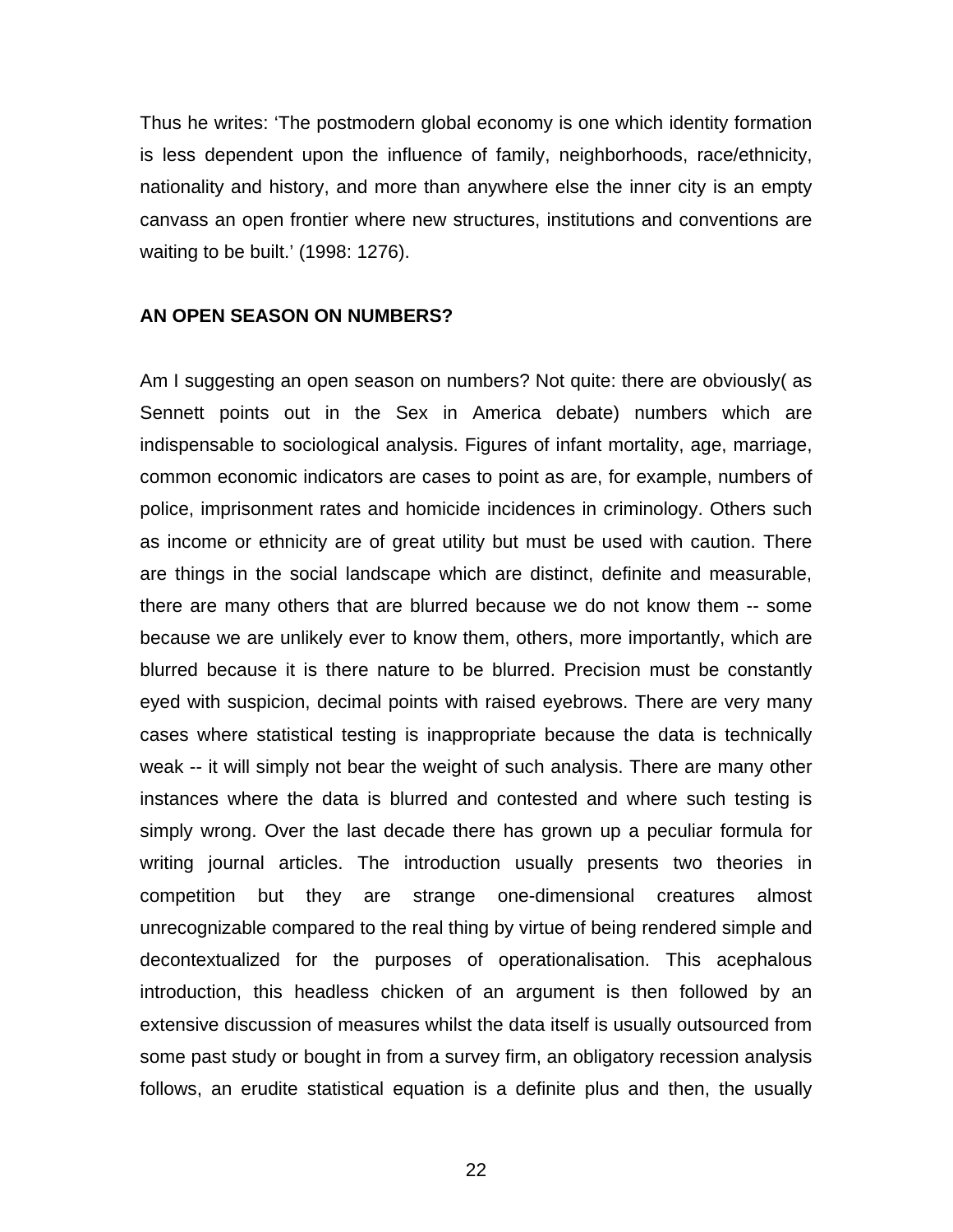inconclusive results are paraded before us. The criminologists themselves are far distant from crime out there hidden behind a wall of verbiage and computer print out , the barrier graphited with the Greek letters of statistical manipulation.

 What can we do to get out of this sanitised redoubt? What is needed is a theoretical position which can enter in to the real world of existential joy, fear, false certainty and doubt; which can seek to understand the subcultural projects of people in a world riven with inequalities of wealth and uncertainties of identity. What we need is an ethnographic method that can deal with reflexivity, contradiction, tentativeness, change of opinion, posturing and concealment. A method which is sensitive to the way people write and rewrite their personal narratives. Our problems will not be solved by a fake scientificity but by a critical ethnography honed to the potentialities of human creativity and meaning.

#### **BIIBLIOGRAPHY**

- Barclay G. Tavares C. Siddique A ,2001, International Comparisons of Criminal Justice Statistics,1999 London: Home Office
- Bauman, Z, 2000, *Liquid Modernity*. Cambridge: Polity Press
- Blumstein, A and Wallman J (eds) 2000, *The Crime Drop in America*. Cambridge: Cambridge University Press
- Braithwaite, J, 1981, 'The Myth of Social Class and Criminality Reconsidered', *American Sociological Review*, 46, pp.36-57
- Crawford, A; Jones, T; Woodhouse, T, and Young, J, 1990, *The Second Islington Crime Survey*. Middlesex University; Centre for Criminology
- Curtis, R, 1998, 'The Improbable Transformation of Inner City Neighborhoods: Crime, Violence and Drugs in the 1990s', *Journal of Criminal Law and Criminology*, 88(4), pp.1233-66
- Eysenck, H and Gudjonsson, G, 1989, *The Causes and Cures of Criminality*. New York: Plenum Press
- Ferrell, J., (1997) 'Criminological *Verstehen*: Inside the Immediacy of Crime'. *Justice Quarterly* 14, 3-23.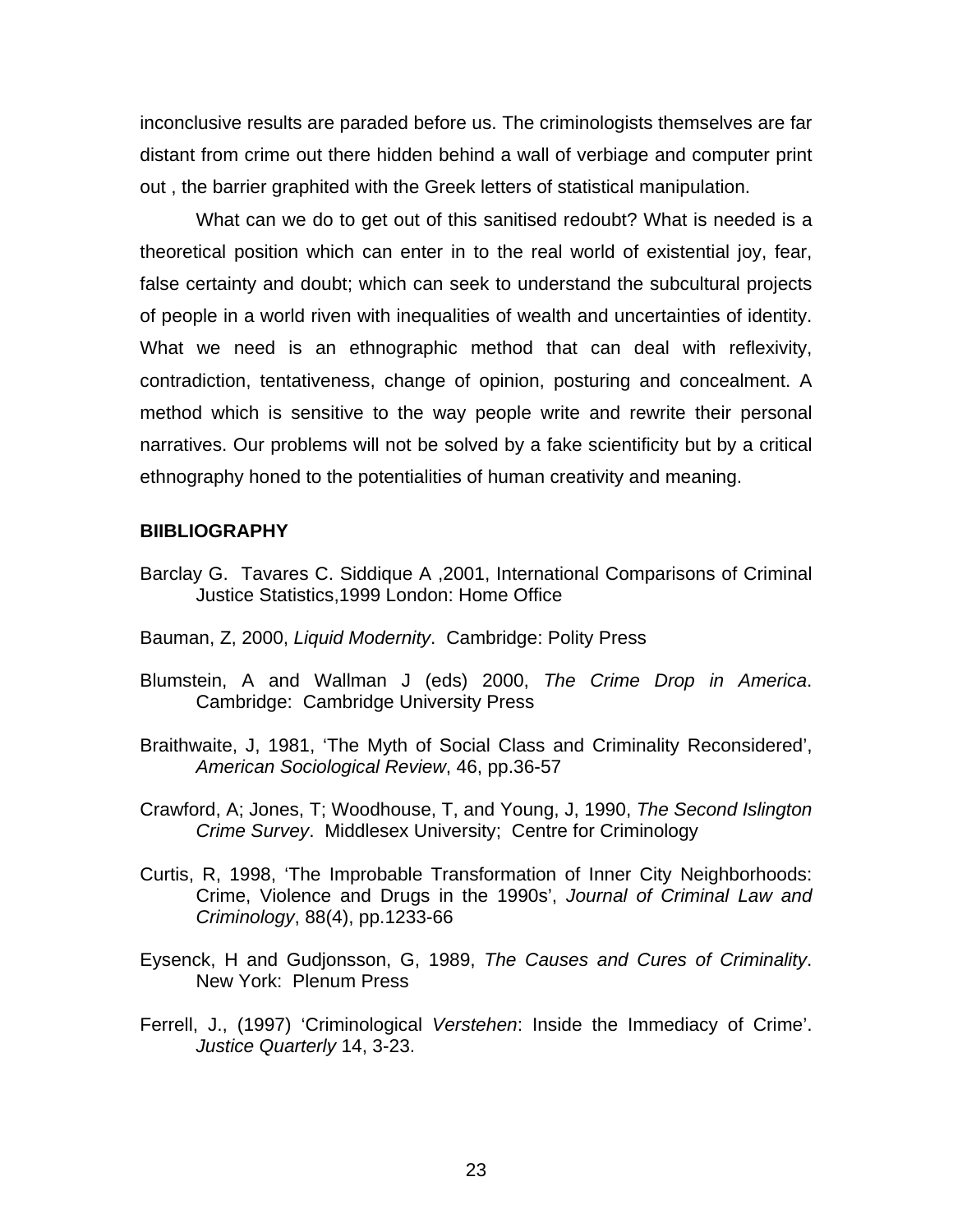- Farrington, D; Joliffe, D; Hawkes, D; Catalano, R; Hull, R, and Kosterman, R, 2003, 'Comparing Delinquency Careers in Court Records and Self-Reports', *Criminology*, 41(3), pp.933-58
- Garland, D, 2000, 'The New Criminologies of Everyday Life: Routine Activity Theory in Historical and Social Context' in A Van Hirsch, D Garland and A Wakefield (eds) *Ethical and Social Perspectives on Situational Crime Prevention*. Oxford: Hart Publishing
- Giffen, P, 1965, 'Rates of Crime and Delinquency' in W McGrath (ed) *Crime Treatment in Canada*. Toronto: Macmillan
- Hayward, K and Young, J, 2004, 'Cultural Criminology: Some Notes on the Script', *Theoretical Criminology* Vol 8 No 3
- Herrnstein, R and Murray, C, 1994, *The Bell Curve*. New York: The Free Press
- Jones, T; McClean, B, and Young, J, 1986, *The Islington Crime Survey*. Aldershot: Gower
- Karmen, A, 2000, *New York Murder Mystery*. New York; New York University Press
- Laumann, E; Gagnon, J; Michael, R, and Michaels, S, 1995a, *The Social Organisation of Sexuality: Sexual Practices in the United States*. Chicago: University of Chicago Press
- Laumann, E; Gagnon, J; Michael, R, and Michaels, S, 1995b, 'Letter to Editor', *New York Review of Books* 42(9) (May), p.43
- Lewontin, R, 1995a, 'Sex in America', *The New York Review of Books* 42(7)  $(April 21<sup>st</sup>)$ , pp.24-29
- Lewontin, R, 1995b, 'Letter to Editor', *The New York Review of Books*, 42(9) (May), p.43-4
- Michael, R; Gagnon, J; Laumann, E and Kolata G, 1995a, *Sex in America: A Definitive Survey*. Boston: Little Brown
- Mooney, J, 1999, *Gender, Violence and the Social Order*. London: Macmillan
- Nicolaus, M, 1969, 'The Professional Organization of Sociology: A View from Below', *Antioch Review* (Fall), pp.375-87
- Oosthoek, A, 1978, *The Utilization of Official Crime Data*. Ottawa: Supply and **Services**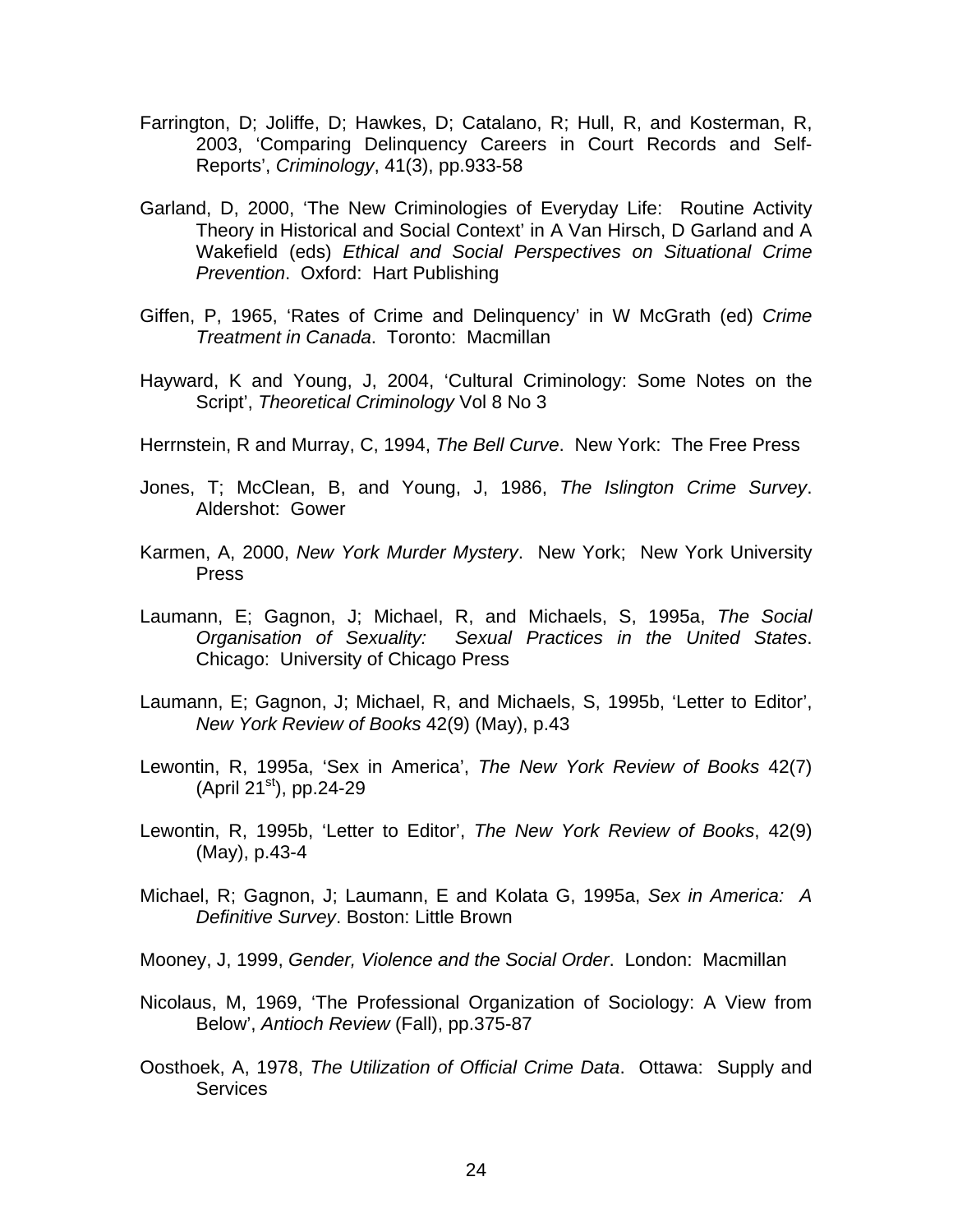- Ouimet, M, 2002, 'Explaining the American and Canadian Crime "Drop" in the 1990's', *Canadian Journal of Criminology,* 44, pp.33-50
- Quetelet, A, 1842, *Treatise on Man*. Paris: Bachelier (first published in 1835 as *Sur l'homme et le dévelopment do ses facultés ou Essai de physique sociale* 2 volumes)
- Rosenfeld, R, 2000, 'Patterns in Adult Homicide: 1980-1995' in A Blumstein and J Wallman (eds) *The Crime Drop in America*. Cambridge: Cambridge University Press
- Sayer, A, 1992, Method in Social Science, 2<sup>nd</sup> ed. London: Routledge
- Schwendinger, H and Schwendinger, J, 1985, *Adolescent Subcultures and Delinquency*. XXX
- Sennett, R, 1995, 'Letter to Editor', *New York Review of Books* 42(9) (May), p.43
- Sparks, R F, 1981, 'Surveys of Victimization An Optimistic Assessment' in M Tonry and N Morris (eds) *Criminal Justice* Vol.3. Chicago: University of Chicago Press
- Sparks ,RF, Genn H. Dodd K 1971, Surveying Victims . Chichester: Wiley.
- Taylor, I; Walton, P, and Young, J, 1973, *The New Criminology*. London: Routledge and Kegan Paul
- Van Kesteren, J; Mayhew, P, and Nieuwbeerta, P, XXXX, *Criminal Victimization in 17 Industrialized Countries: Key Findings from the 2000 International Crime Survey*. The Hague, NL
- Young, J, 1988, 'Risk of Crime and Fear of Crime: A Realist Critique of Survey-Based Assumptions', in M Maguire and J Pointing (eds) *Victims of Crime: A New Deal*. Milton Keynes; Open University Press
- Young, J, 1994, 'Incessant Chatter: Recent Paradigms in Criminology', in M Maguire, R Morgan and R Reiner (eds) *The Oxford Handbook of Criminology,* 1<sup>st</sup> ed. Oxford: Oxford University Press
- Young J, 1999, *The Exclusive Society* London: Sage
- Young, J, 2004, 'Winning the Fight Against Crime' in R Matthews and J Young (eds) *The New Politics of Crime and Punishment*. Cullompton, Devon: Willan